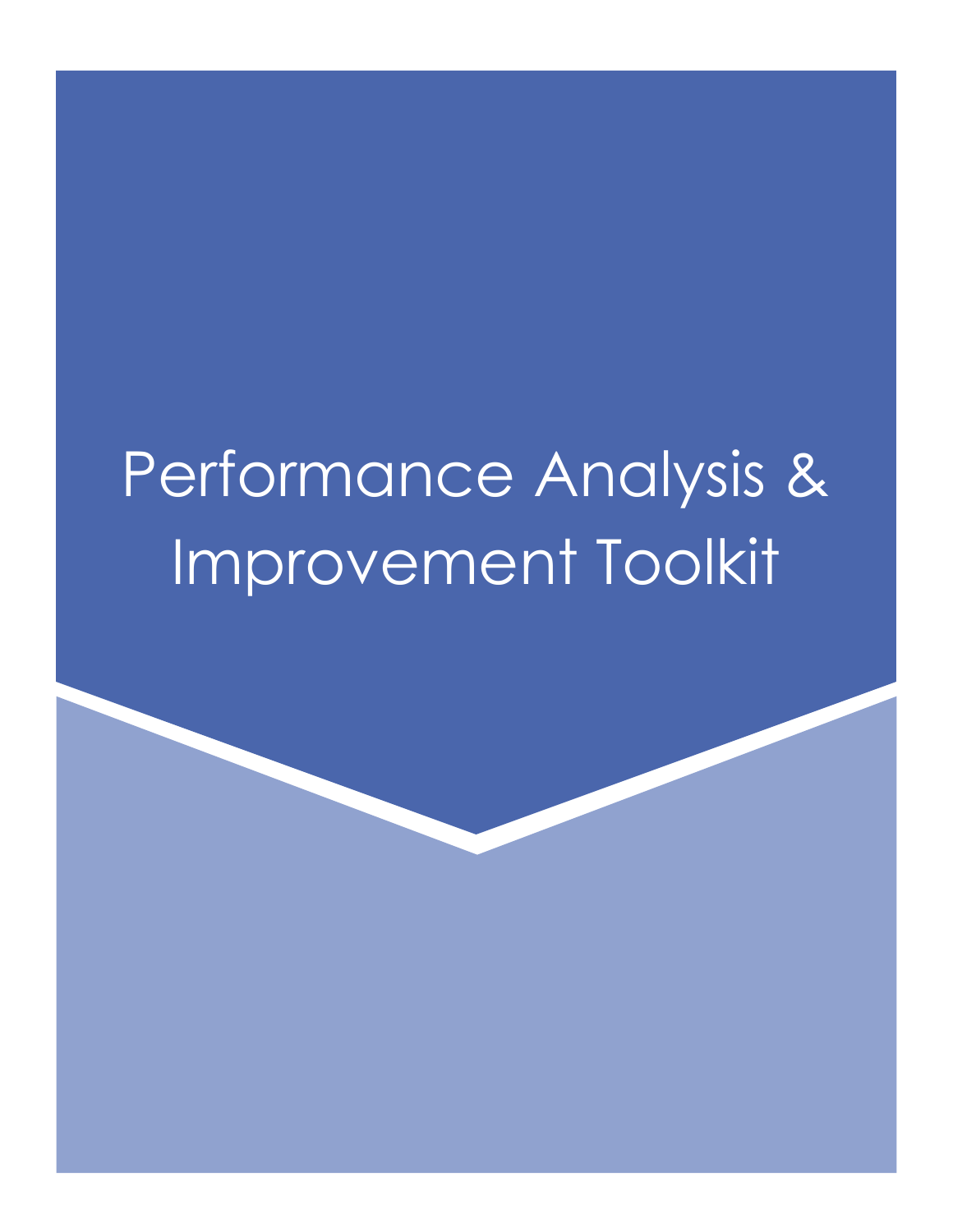## Table of Contents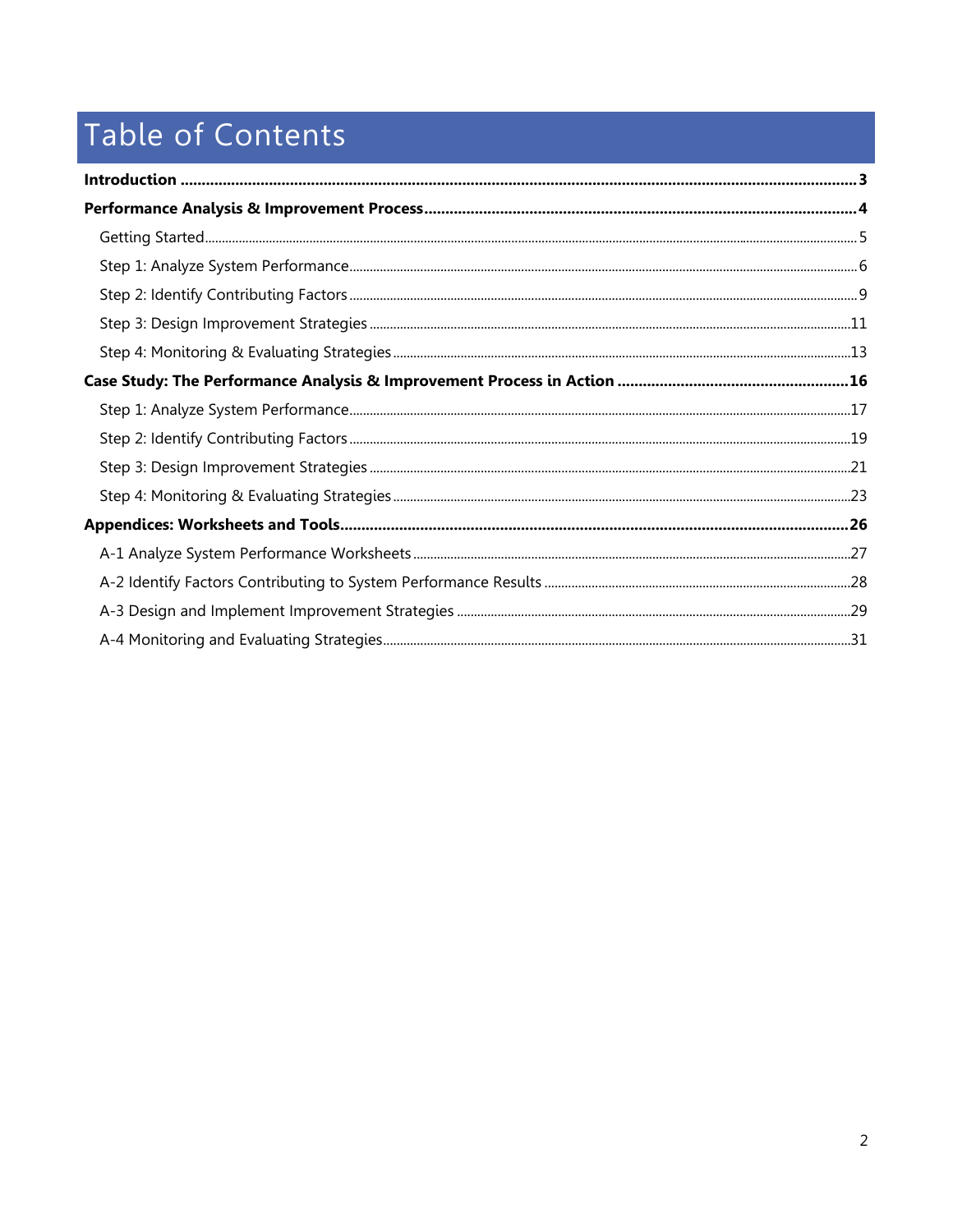## Introduction

This toolkit is designed to support Continuums of Care (CoCs) to become more outcome-oriented and datainformed. It is centered around the *Performance Analysis and Improvement Process*, which helps CoCs move data into action through a cycle of analyzing performance, identifying contributing factors, designing improvement strategies, and evaluating impact within a continuous quality improvement framework.





## How to Use this Toolkit

This toolkit is for CoC leads and other key stakeholders charged with monitoring and improving system performance. The techniques discussed in this toolkit can be applied by any CoC, regardless of its data analytics capacity or data quality. While CoCs are encouraged to continuously improve in these areas so data analysis becomes more precise, the toolkit shares ways of gathering information and designing improvement strategies that CoCs can immediately implement without perfect data.

The toolkit is organized in two sections, with worksheets and tools included in the appendix (pg. 26):

- **Section 1:** Performance Analysis and Improvement Process (pg. 4)
- **Section 2:** Case Study of Anytown CoC's Performance Analysis and Improvement Process (pg. 16)

This resource is prepared by technical assistance providers and intended only to provide guidance. The contents of this document, except when based on statutory or regulatory authority or law, do not have the force and effect of law and are not meant to bind the public in any way. This document is intended only to provide clarity to the public regarding existing requirements under the law or agency policies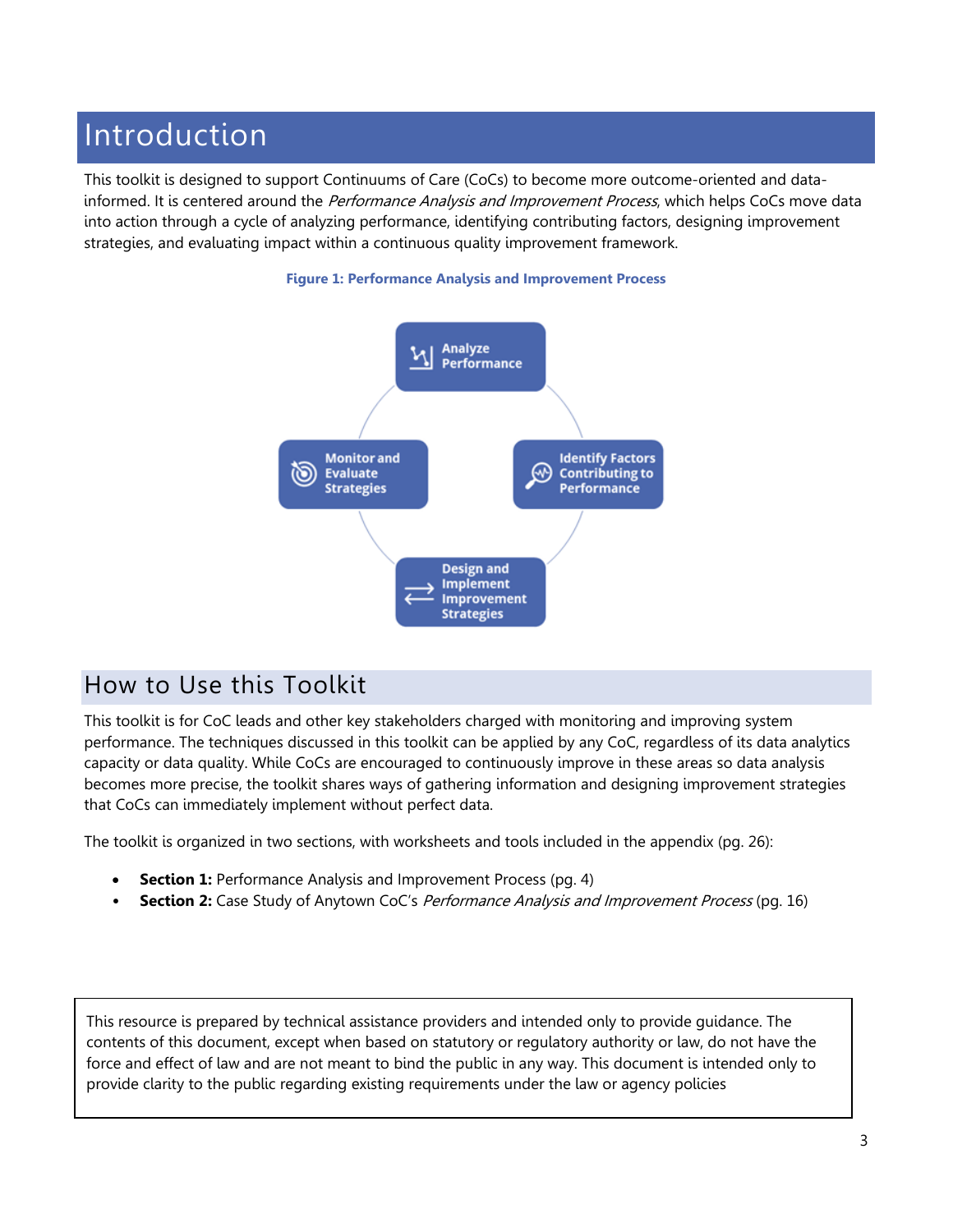# Performance Analysis & Improvement Process

This section provides an overview of the Performance Analysis and Improvement Process. It is organized under four steps:

- **Step 1:** Analyze System Performance
- **Step 2:** Identify Factors Contributing to System Performance Results
- **Step 3:** Design and Implement Improvement Strategies
- **Step 4:** Monitor and Evaluate Strategies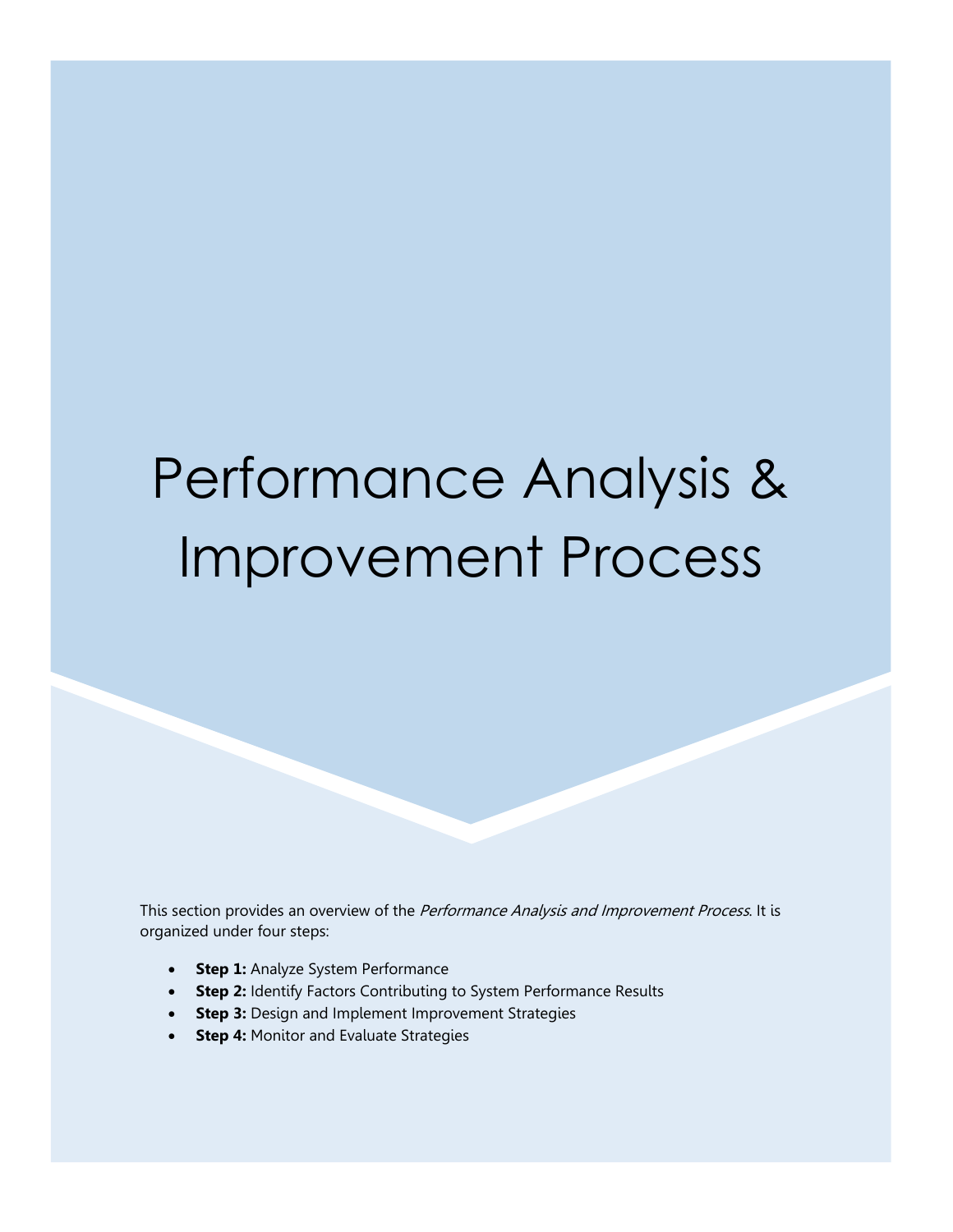## Getting Started

The Performance Analysis and Improvement Process begins with identifying and organizing a work group that will lead data analysis and implementation.

#### **Getting Started: Checklist**

- □ Assemble a Performance Work Group
- $\Box$  Secure buy-in for starting the performance improvement process

## Assemble a Performance Work Group

Consider who will mobilize and champion the *Performance Analysis and Improvement Process*. There may be an existing leadership group, such as a CoC performance subcommittee, that is appropriate to drive this effort. If there is not an existing group, consider various stakeholders and cross-sector partners who are familiar with the system, such as managers, staff, people who have experienced homelessness, and board members. This group will serve as the leadership body that is responsible and accountable for each step of the process. The group should include members who can make decisions on resource allocation and community policy to implement the strategies developed during this process. A diverse stakeholder group representing people of different backgrounds and touch points to the homeless service system will help center equity throughout your performance improvement process.

Responsibilities include:

- Reviewing and interpreting performance data.
- Reviewing outcomes and developing improvement plans.
- Leading design, implementation, and evaluation of performance improvement strategies.
- Communicating performance data back to providers and securing their support for change.

### Untapped Expertise: Incorporating People with Lived Experience

When developing your improvement process, it is critical that you partner with a diverse range of local stakeholders to ensure your strategies are rooted in equity-based decisions. There are various population groups that are either disproportionately impacted by homelessness or facing elevated risks. People belonging to these populations, and the organizations that work with them, are well positioned to lead communities devising culturally responsive housing solutions. Population groups to consider when building your team include:

- Black, Asian, Latinx, Pacific Islanders, and indigenous populations.
- People who identify as LGBTQ and transgender and gender-expansive people.
- People living with disabilities.
- People with experience with the criminal justice system.
- People with lived experience with homelessness.

Your CoC may have existing relationships with individuals with lived experience through the CoC board or other committees. These individuals can be brought into the improvement planning process in addition to developing new relationships with those impacted by your improvement strategy. It is important to compensate these individuals for their time and contributions to your improvement planning process.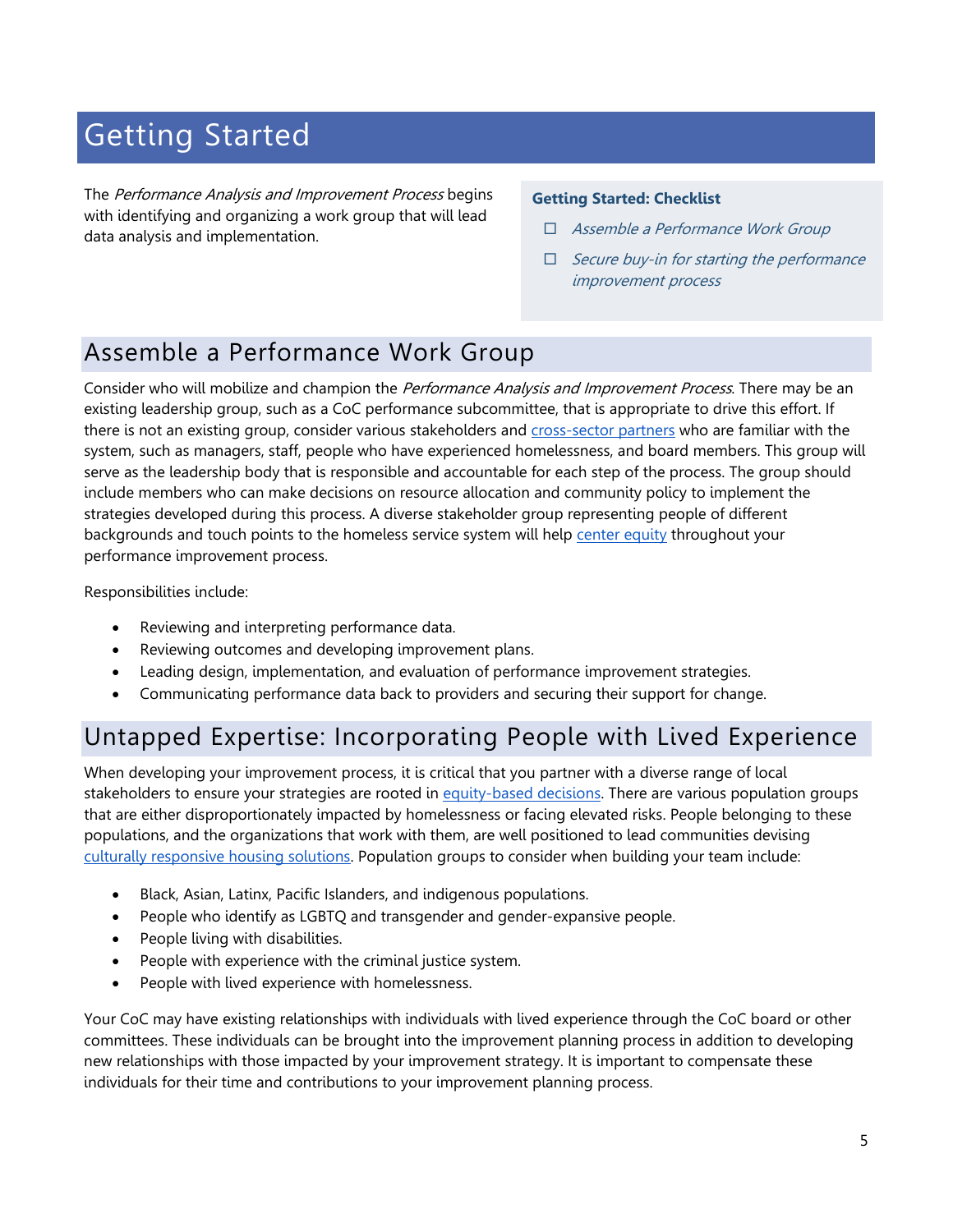## Secure Buy-In for the Performance Improvement Process

Shared vision between leaders is a critical component of organizational change. Having mutually beneficial, agreed-upon goals will help motivate the leadership group to problem-solve and strengthen its focus on improvements. When partners are invested in outcomes, they are more willing to dedicate time and resources to the effort. This includes investment in continuous quality improvement.

#### **Tips: Targeted Universalism**

Communities should analyze data and develop strategies with the framework of targeted universalism. Targeted universalism means setting universal goals for all people experiencing homelessness. The strategies developed to achieve those goals are targeted based upon how different groups are currently served and impacted by homelessness.

This framework will help ensure equitable outcomes in your system, directing improvement strategies to the areas and populations where additional targeting is needed.

## Step 1: Analyze System Performance

The first step is analyzing system performance. Gather existing reports to surface and prioritize key components of the system on which to focus—either those that are performing well and should be replicated or components that are not achieving positive outcomes and present opportunities for improvement.

#### **Step 1: Checklist**

- □ Analyze system performance
- $\Box$  Note your observations
- $\Box$  Prioritize improvement areas

#### **Why analyze performance?**

- $\checkmark$  Understand how well your homelessness services system is currently serving people
- $\checkmark$  Understand if different groups of people are being served equitably
- $\checkmark$  Identify areas for improvement
- Determine funding priorities
- Demonstrate the need for new resources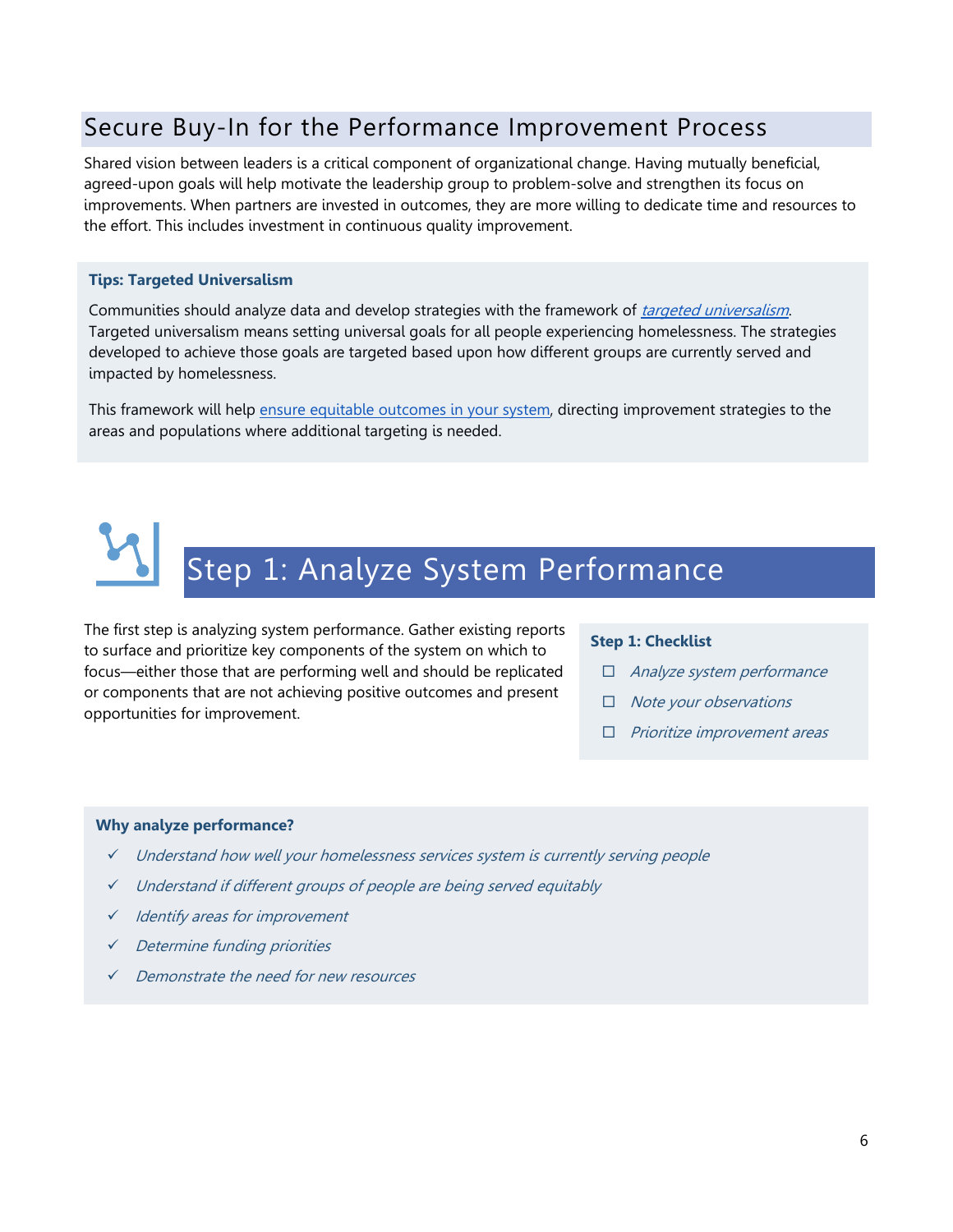## 1.1 Analyze System Performance

Start with analyzing HUD's primary system performance measures—days homeless, exits to permanent destinations, and returns to homelessness—which together signal how efficiently and effectively the system is functioning. Use Stella Performance (Stella P) to break down these measures by different subpopulations (e.g., race) and household types (e.g., families and single adults). Consider the following types of analysis to understand performance and identify outcome disparities that could signal components of the system that need to be improved.

- **Trends**: Is performance staying the same, improving, or getting worse over time?
- **Comparisons**: Do certain groups achieve better or worse outcomes than others? For example, are white clients being referred and housed at higher rates than Black, Indigenous, and people of color (BIPOC)?
- **Monitoring**: To what extent is the CoC achieving its performance goals/targets? Why?
- **Impact:** Which system components or pathways have the greatest impact on overall performance?
- **Data Quality**: Are these results influenced by data quality issues?

Determine specific questions to guide your analysis at each level. See sample questions in the table below.

| <b>Levels</b>                      | <b>Sample Analysis Questions</b>                                                                         | <b>Data Sources</b>        |
|------------------------------------|----------------------------------------------------------------------------------------------------------|----------------------------|
| <b>System-Level</b>                | Is overall performance improving, staying the same, or getting worse?                                    | Stella P, SPMs             |
| Household-<br><b>Level</b>         | Are certain household types achieving relatively better or worse<br>outcomes?                            | Stella P                   |
| Pathway-<br><b>Level</b>           | Which pathways have the greatest impact on overall performance?                                          | Stella P                   |
| <b>Population-</b><br><b>Level</b> | Are certain subpopulations (i.e., race/ethnic groups) achieving better or<br>worse outcomes than others? | Stella P, local<br>reports |

#### **Table 1: Types of Performance Analysis and Data Sources**

#### **Tips**

- Don't look at performance measures in isolation! They're meant to be looked at together for a complete picture of performance.
- Start with Stella P—but don't stop there! Consider other data sources to help understand how your system is performing, such as coordinated entry data and information from non-Homeless Management Information System (HMIS) participating projects.

An example of how a community analyzed data is included in Section Two and see the Analyze System Performance Worksheet in the Appendix to help you organize the analysis.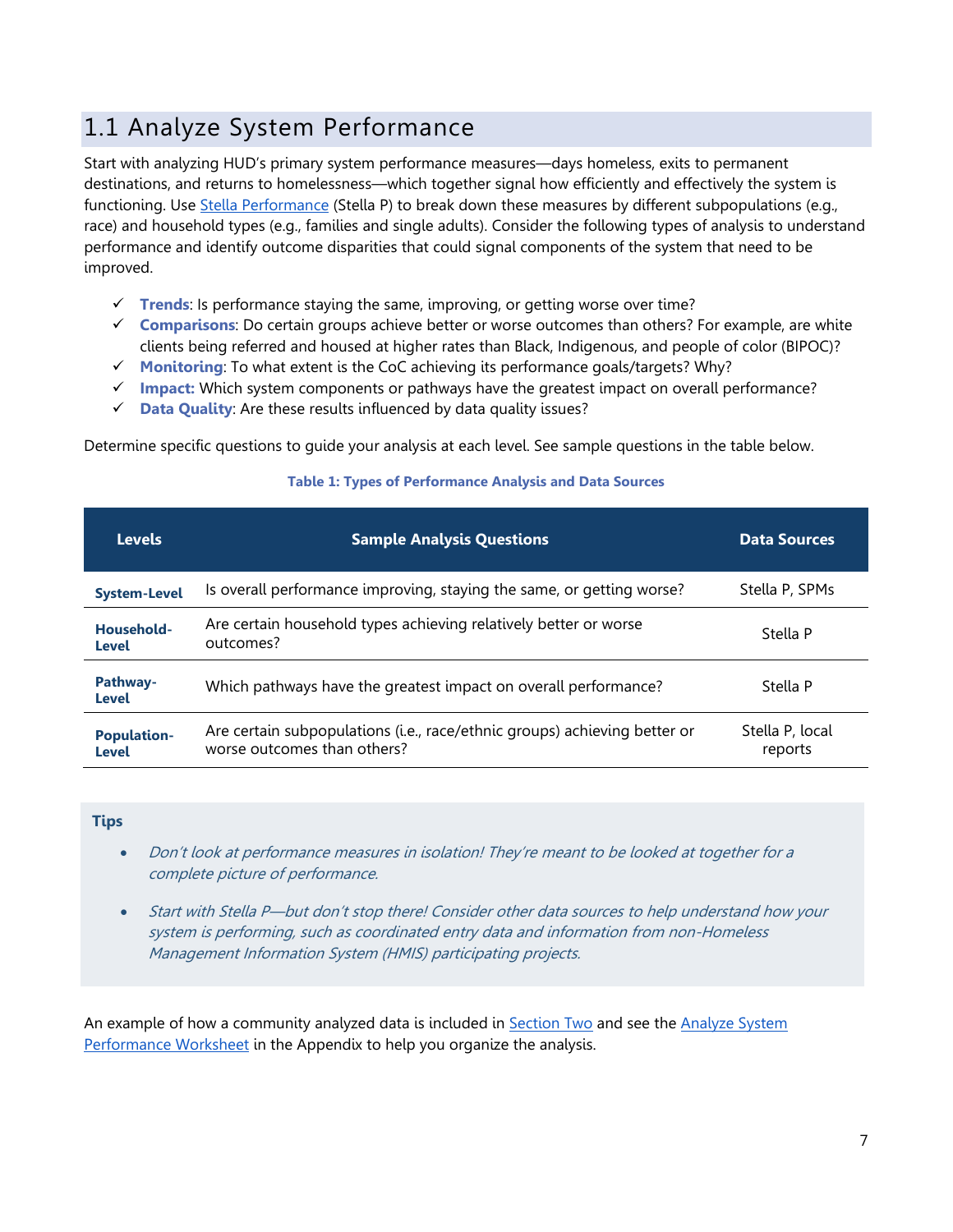## 1.2 Prioritize Improvement Areas

An important part of improving your system is deciding on which components to work. The Performance Work Group should collaborate to review initial findings and prioritize where to focus improvement strategies. An example of how a CoC prioritized improvement areas is included in Section Two.

To prioritize areas for improvement, think about:

- **Impact:\*** Which system components have the greatest negative impact on overall system performance?
- **Equity:** Is the system serving all racial and ethnic population groups effectively? Are there disparities in outcomes for different populations?
- **CoC Performance Targets:** Is the CoC achieving its performance goals? If not, where are the problem areas?
- **CoC Priorities:** Which areas align with local priorities and strategic plans to end homelessness?

\*Stella P provides pathway performance insights to help CoCs focus on pathways that have the greatest negative impact. Considering both the performance of the pathway and the number of households that used the pathway, performance insights use "impact scores" to represent how much that pathway is contributing to overall performance on that measure for the whole system. For more information about Stella P insights, see the Stella P Insights and Action Steps Guides.

Note: If you do not have access to sufficient quantitative data, you can still analyze your system performance. Begin with analyzing any quantitative data available, supplemented with the qualitative data described in Step 2.

#### **Data Quality Tips**

- Consider data quality issues and where more information from providers is needed to make up for data shortfalls.
- Stella P can be a powerful tool for understanding overall data quality—it can draw your attention to areas where there are large amounts of missing or unknown data.
- HUD's Data Quality Brief and Data Quality Management Program provide additional information about how to incorporate system performance improvement into data quality improvement strategies.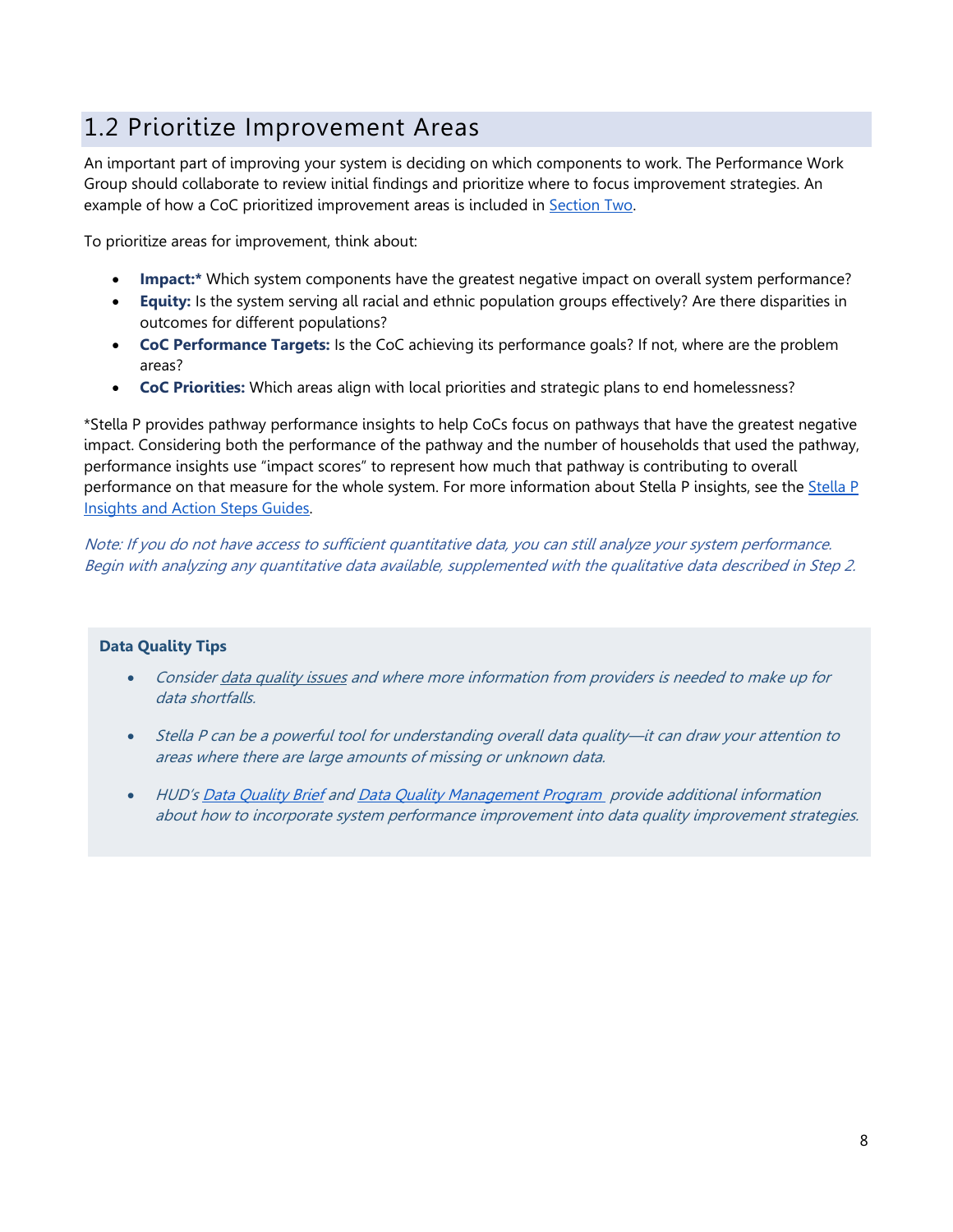## Step 2: Identify Contributing Factors

After analyzing data and determining priority areas, investigate  $why$  you are seeing those system-level results by digging deeper into the quantitative data and gathering more qualitative information about what is happening in the community. This is an important step to take before designing improvement strategies based on assumptions about why the system is performing the way it is. Questions for further analysis may include:

What can we learn by looking deeper into lower- and contributing to system performance higher-performing pathways?

#### **Step 2: Checklist**

- $\Box$  Dig deeper into quantitative data
- $\Box$  Gather more evidence to interpret the results
- $\Box$  Understand the project-level, system-level, and external factors
- Are certain projects performing better or worse? Is that true for all populations or are some groups achieving poorer outcomes than others?
- What are the barriers to outcomes?
- What factors support positive outcomes for clients?

### 2.1 Dig Deeper into Quantitative Data

Data on projects, populations, and system resources may help you identify problem areas to address or best practices to expand. The table below presents examples of different questions for analysis and data sources that may lead you to important factors contributing to performance outcomes.

#### **Table 2: Sample Quantitative Analysis Questions and Data Sources**

|                                                   | <b>Sample Analysis Questions</b>                                                                                                                                                                                                                                                                                                                                         | <b>Sample Data Sources</b>                                  |
|---------------------------------------------------|--------------------------------------------------------------------------------------------------------------------------------------------------------------------------------------------------------------------------------------------------------------------------------------------------------------------------------------------------------------------------|-------------------------------------------------------------|
| <b>Project-Level</b><br><b>Data</b>               | Are certain projects within the same project type achieving<br>relatively better/worse outcomes?<br>Do outcomes vary by landlord, neighborhood, exit<br>$\bullet$<br>destination, or individual case managers?<br>Why?                                                                                                                                                   | APR, CAPER, HMIS ad<br>hoc reporting                        |
| <b>Population-</b><br><b>Level Data</b>           | Does outcome achievement vary between or within<br>population groups?<br>Is there a correlation between key household characteristics<br>and outcomes (e.g., income, household size, homeless history,<br>gender, race, age, chronic homeless status, eviction history,<br>legal history, credit scores, etc.)?<br>Why?                                                  | HMIS ad hoc<br>reporting,<br>Coordinated Entry<br>(CE) data |
| <b>System</b><br><b>Resources</b><br>and Capacity | Are the right balance of housing and service interventions<br>$\bullet$<br>available (e.g. compare community needs with available<br>interventions i.e. comparing annual PIT and HIC data or CE<br>assessment outcomes and placements)?<br>Is the path to permanent housing through CE as fast and<br>$\bullet$<br>effective as it can be? Where are system bottlenecks? | CE data, HIC, PIT                                           |
| <b>Data Quality</b>                               | Where is there a high amount of missing or unknown data<br>$\bullet$<br>and how might this impact the results?                                                                                                                                                                                                                                                           | Data quality reports                                        |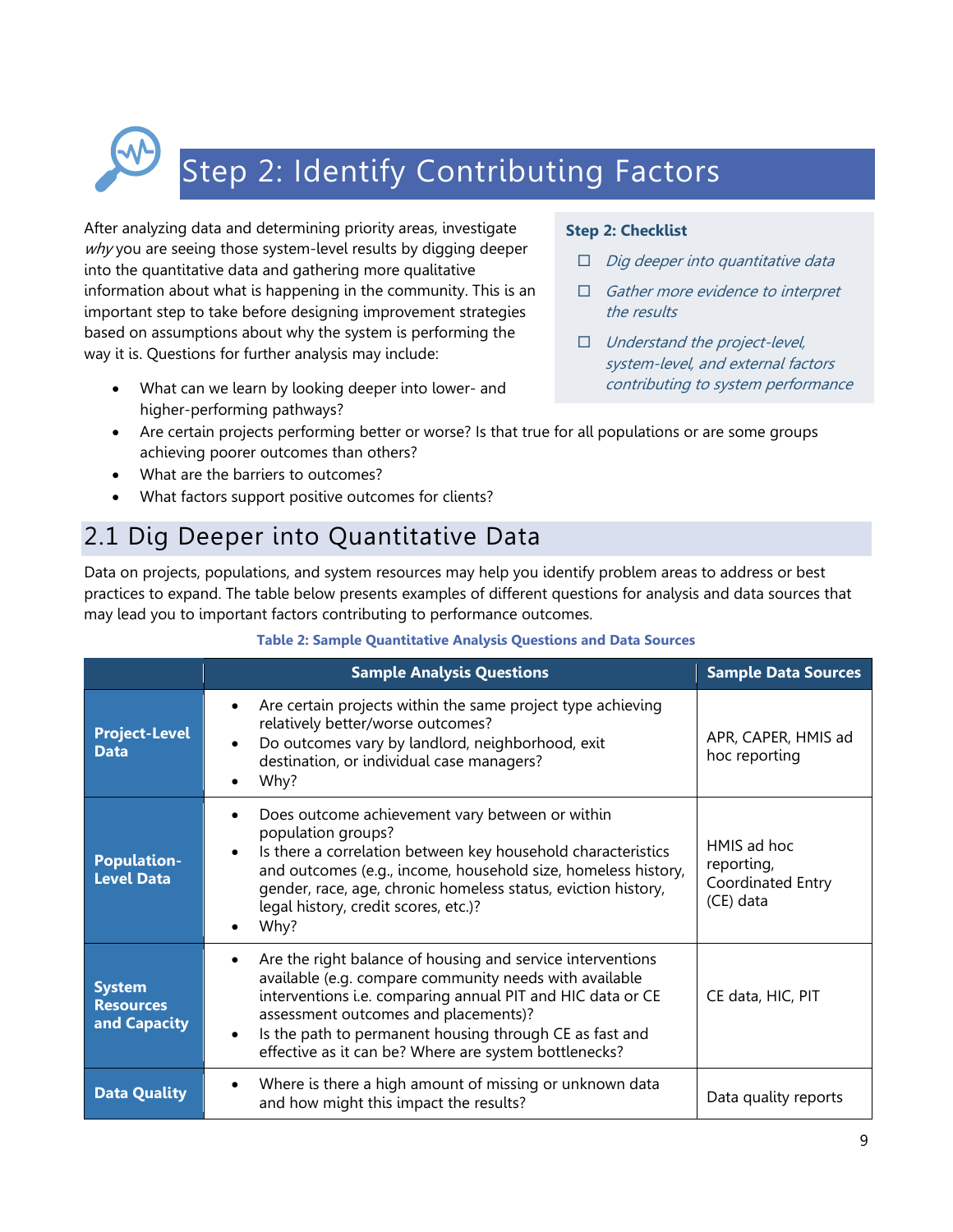## 2.2 Gather More Evidence to Interpret the Results

To interpret and draw sound conclusions about the results from any quantitative data analysis, CoCs must gather more information to assess what is happening in the community. For example, if one of the largest family shelters has significantly longer lengths of stay than other shelters in the CoC, what are the barriers to rapid exits? Which families are staying the longest, and why? To answer these types of questions and determine what factors are influencing performance, CoCs must gather more evidence.

The goal is to identify contributing factors at the **system level** (e.g., system-wide policies/practices, resource gaps) and the **project level** (e.g., policies and practices), or **external influences** (e.g., high-cost rental market, history of red-lining) to inform comprehensive improvement strategies. As you gather evidence, **focus on equity.**  The people who are most impacted by the decision, process, or policy should be part of the process of developing it. Specifically, BIPOC, those with lived experience of homelessness, and other **historically** marginalized populations should be part of the teams making funding allocation decisions, developing rehousing processes, refining prioritization protocols, and developing policy guidelines.

- **Interview program participants** about their experiences in the system, focusing on what is working and what is not. Make sure to include the populations that are having the worst system outcomes so that improvement strategies can be targeted to their needs.
- **Review policies and procedures** and the extent to which they promote or hinder positive outcomes. For example, do shelters require a training program that extends shelter stays, or are they not participating in CE? The review should include both project- and system-level policies.
- **Meet with providers** to understand any barriers they experience while serving participants, as well as how policies and procedures are operating on the ground. This could include focus groups or interviews with front-line staff or managers.
- **Meet with key partners from other systems** to gain diverse perspectives on performance drivers. Key partners may include school liaisons, child welfare workers, healthcare providers, criminal justice agencies, or victim service providers. Also, consider non-traditional partners such as philanthropic funders and elected officials.

See the Analysis Plan Worksheet in the Appendix to help guide your exploration into each priority performance area. The template organizes additional analysis questions, possible sources of information, and the person responsible for collecting and reporting out on the information. The case study presented in Section Two includes an example of a completed analysis plan and tips for collecting additional data. The Performance Work Group can help interpret data, add context to your findings, and help prioritize additional lines of inquiry.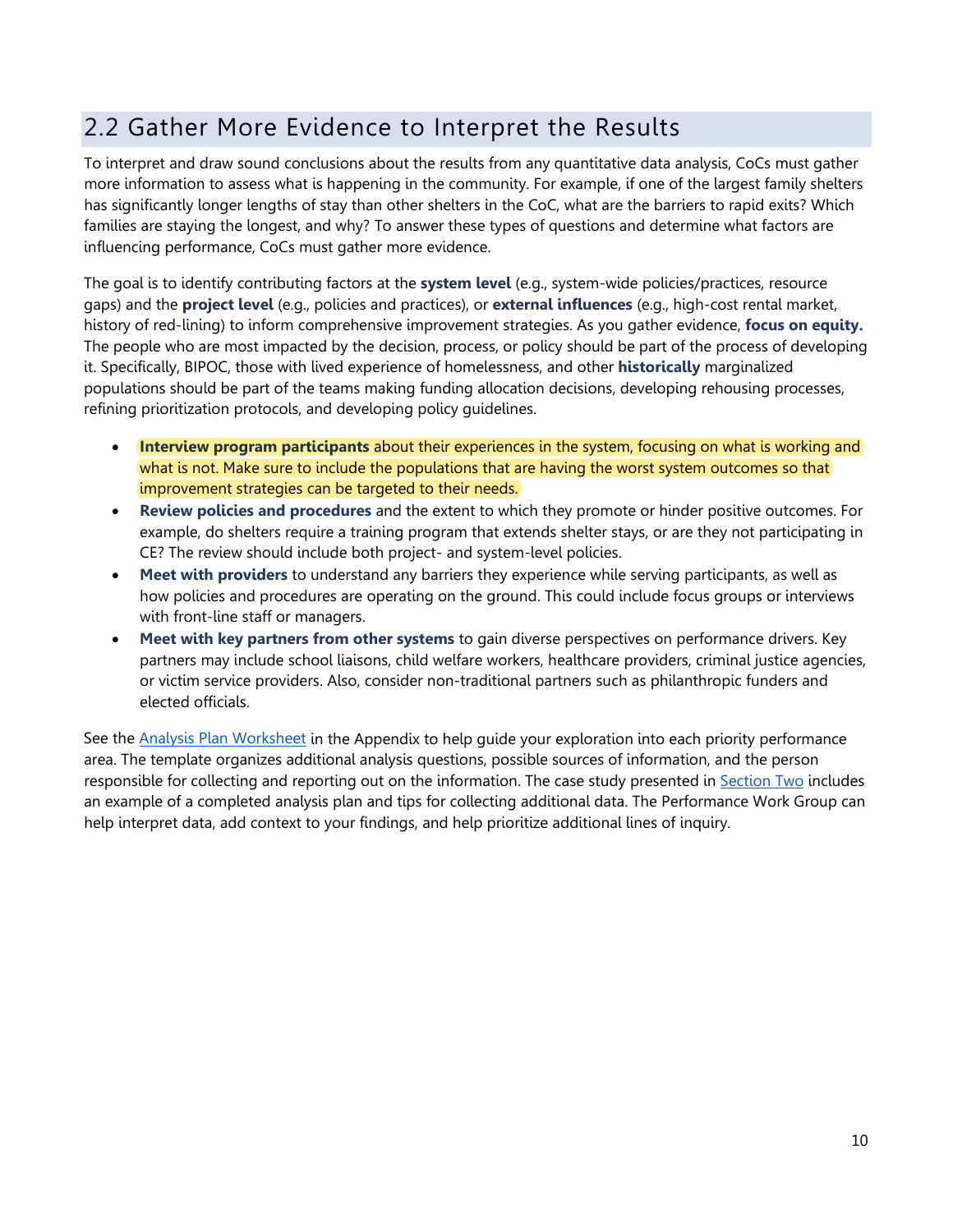# Step 3: Design Improvement Strategies

By step three, you have analyzed performance data and pinpointed issues influencing performance outcomes. The next step is to design improvement strategies with your Performance Work Group that help minimize barriers to positive outcomes and leverage strengths that support what is working well.

#### **Step 3: Checklist**

- $\Box$  Brainstorm improvement strategies
- $\Box$  Prioritize high-impact strategies
- $\Box$  Design your logic model

## 3.1 Brainstorm Improvement Strategies

Based on the factors influencing performance results identified in the previous section, brainstorm potential strategies for improvement. Remember to match strategies to the issues identified in the previous section: **system-level, project-level, or external strategies**. Keep the principles of targeted universalism in mind: strategies should further system-wide goals but may need to address needs or barriers faced by specific subpopulations.

See Strategies for System Performance Improvement for guidance on high-impact strategies proven to be successful at impacting the three critical performance measures (days, exits, and returns).

### 3.2 Prioritize for Impact

Given limited resources and staff capacity, the Performance Work Group should prioritize which strategies to pursue first. Develop a prioritization framework as your guide to assess impact, feasibility, and influence as you select strategies to pursue. A sample Framework for Prioritizing Strategies is in the Appendix. An example of how a CoC organized their brainstorming and prioritization is included in **Section Two**.

#### **Framework for Prioritizing Strategies**

Impact:

- What would happen if this strategy was not implemented? How many people would this impact?
- How are we maximizing benefit and minimizing harm to BIPOC and other historically disenfranchised populations in this process?
- What are the associated costs?

Feasibility:

- Is this the right time to implement this strategy? Are there sequencing considerations?
- What is the likelihood that you will be successful?

Influence:

- Should the homelessness sector really be leading and investing resources in this strategy? Or should we be supporting mainstream partners to lead?
- Does the homeless sector have agency over this strategy? Is it something within our control?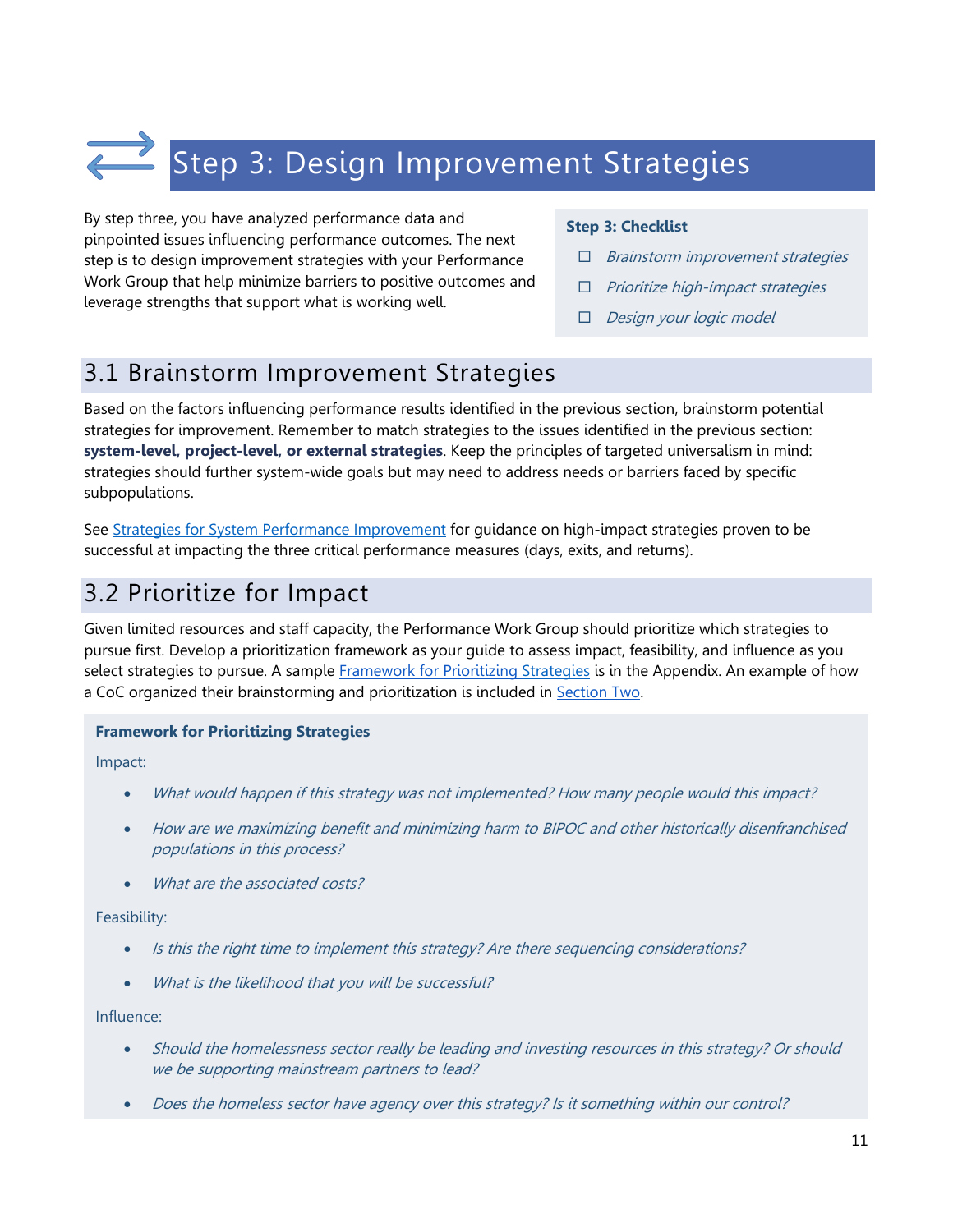## 3.3 Design the Logic Model

For larger strategies that require an investment of new resources, design a logic model. Logic models lay out how the strategy, initiative, or program is supposed to work, presenting the logic of how change will happen and why your strategy is a good solution to the problem at hand. They include core elements of the strategy (inputs and activities) and intended results (outputs and outcomes). A logic model keeps everyone involved with the effort moving in the same direction by providing a common point of reference.

Logic models also guide the evaluation of the strategy after it has been implemented, allowing for targeted improvements by helping to answer key questions about whether the strategy was implemented as planned. A Sample Logic Model, which forms the basis of monitoring and evaluation in Step 4, is included in the Appendix. An example of a logic model for a performance improvement strategy is included in Section Two. Additionally, this toolkit by the Center for Community Health and Development has several resources to help you get the most mileage out of your logic model.

#### Map Conditions for Success

As part of designing the logic model, consider what must be in place for this strategy to be successful. This may include conditions that are external to the homeless system (e.g., available housing units), or those at the system level (e.g., enough Rapid Rehousing [RRH]) and/or the project level (e.g., fidelity to the program model). If certain conditions for success are missing, they will need to be part of the improvement strategy.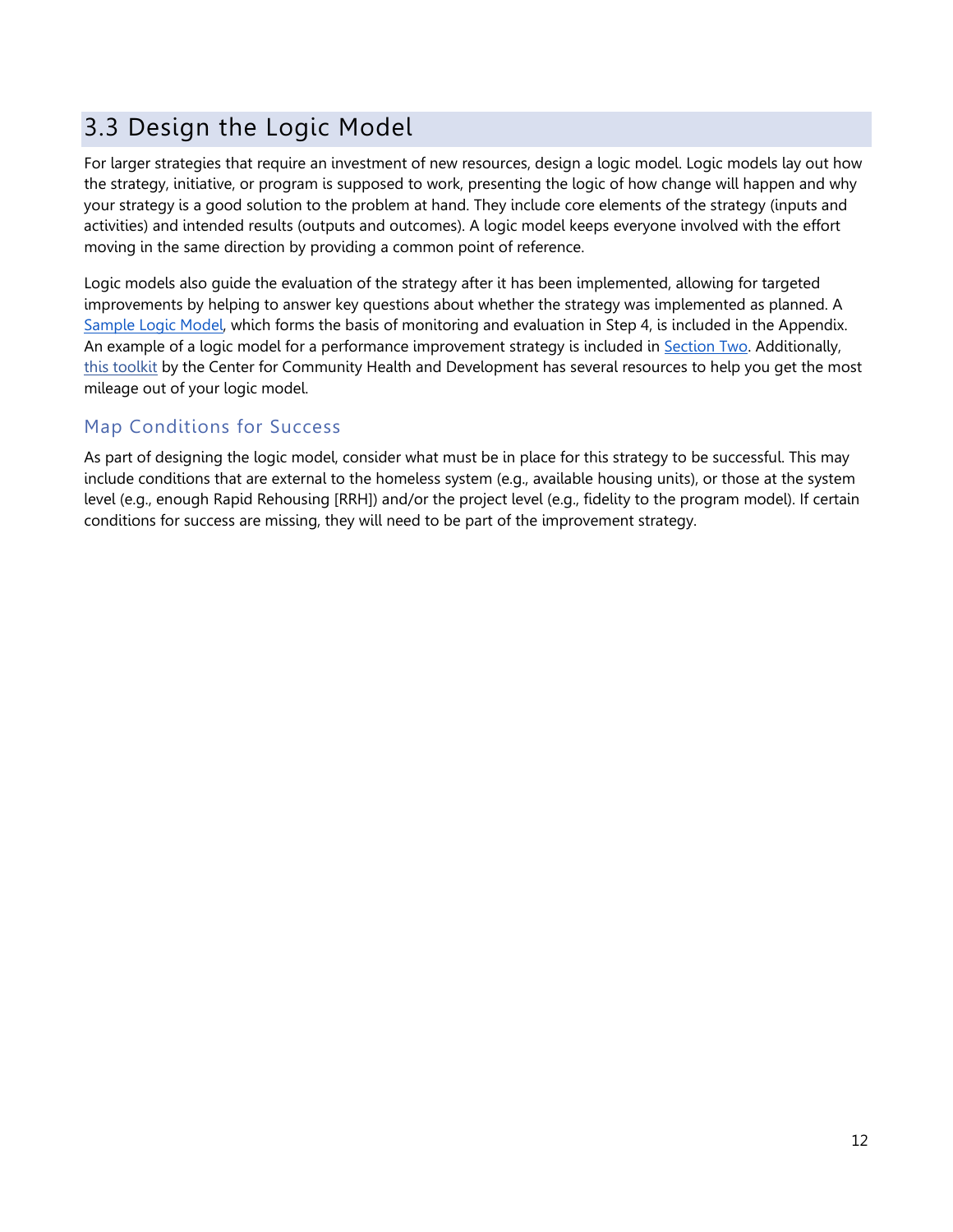# Step 4: Monitoring & Evaluating Strategies

The last step is monitoring and evaluating strategies after implementation. **Performance monitoring** tracks progress toward preestablished performance goals. **Evaluation** establishes if the strategy has been implemented as planned, whether it has been effective, what made it effective or ineffective, and opportunities to modify the strategy to better achieve positive outcomes. Continuous performance improvement is an ongoing cycle of designing, implementing, and evaluating strategies and using that information to plan further enhancements.

#### **Step 4: Checklist**

- Design your Performance Improvement Plan
- $\Box$  Monitor data quarterly
- $\Box$  Create an evaluation plan

## 4.1 Design a Performance Improvement Plan

The Performance Work Group should collaborate to complete a Performance Improvement Plan for the strategies identified in the previous sections, which increases shared accountability for agreed performance goals and targets. A template Performance Improvement Plan is included in the Appendix. It includes the following key specifications.

| <b>Performance</b><br><b>Improvement Goal:</b> | Overall change you want to see (create measurable, time-bound goals)                      |
|------------------------------------------------|-------------------------------------------------------------------------------------------|
| <b>Impact Measures:</b>                        | Metrics used to indicate change                                                           |
| <b>Baseline data:</b>                          | Current level of performance                                                              |
| <b>Performance Targets:</b>                    | Quarterly benchmarks of progress                                                          |
| <b>Strategies:</b>                             | Prioritized improvement strategies identified in the previous section                     |
| Lead:                                          | Person or entity responsible for monitoring implementation and evaluation of the strategy |
| <b>Timeline:</b>                               | Date the strategy will be implemented                                                     |

#### **Table 3: Performance Improvement Plan Key Terms**

An example of a completed improvement plan with definitions of key terms can be found in Section Two.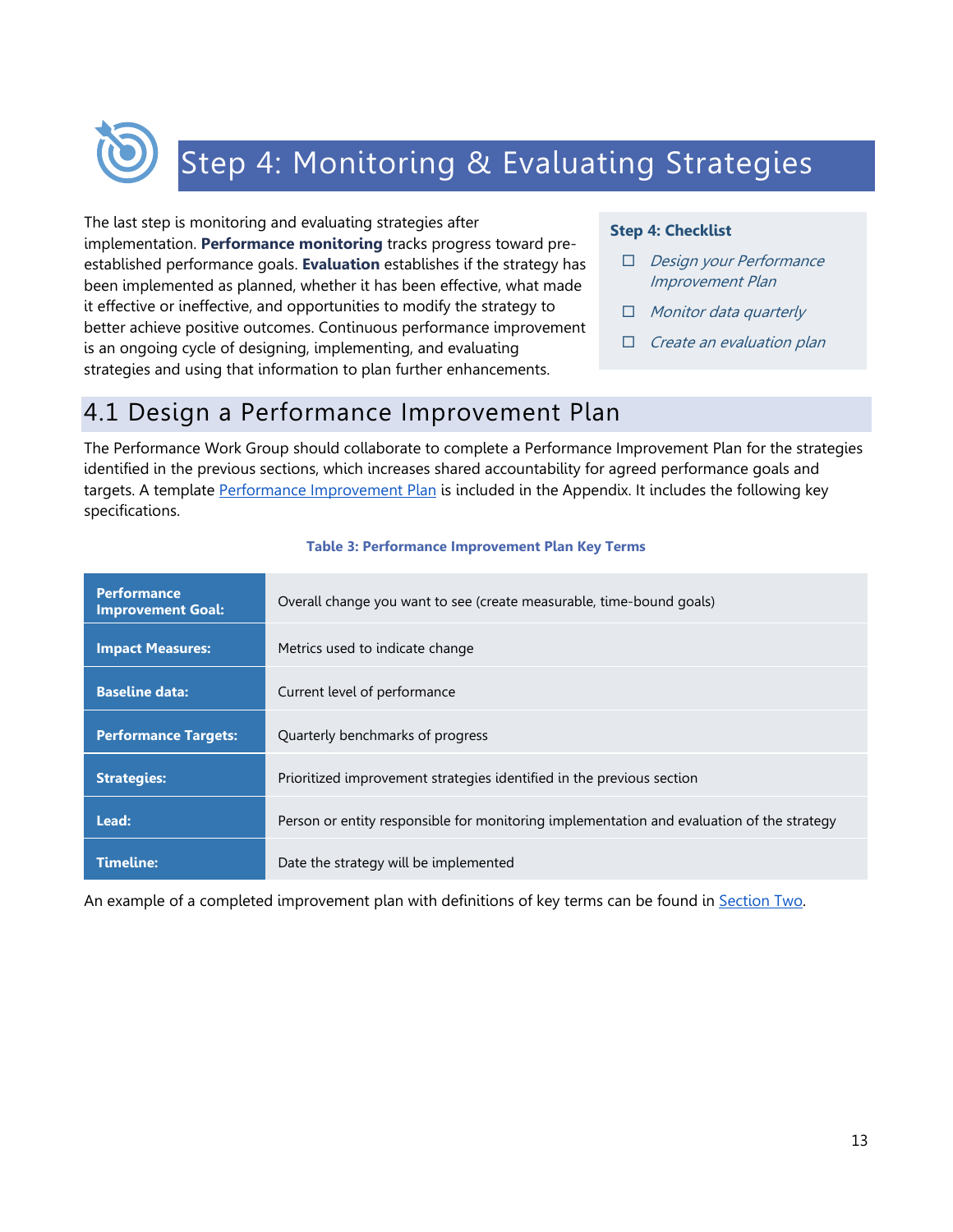## 4.2 Conduct Quarterly Performance Monitoring

The Performance Work Group should set a quarterly meeting schedule to assess the progress being made toward the CoC's performance goals. Use the Performance Improvement Plan as a roadmap to track quarterly performance results and strategy implementation. Use this forum to ensure strategy leads report on progress and document performance results to increase the chances of implementing strategies successfully. Also, use these meetings to problem-solve barriers to progress and celebrate success. Key questions to guide performance monitoring meetings include:

- Are we achieving the intended performance targets?
- Has the strategy been implemented as planned? (Use the logic model as your guide.)
- What are barriers to progress?
- What is working to support outcome achievement?
- What steps can we take to address the barriers identified?
- What steps can we take to maximize the strengths identified?
- Are there any unintended positive or negative outcomes of the strategy?
- Does the strategy have a better or worse impact on some populations compared to others?

## 4.3 Create an Evaluation Plan

After full implementation of the strategy, you may consider a more comprehensive evaluation to better understand opportunities for improvement. While a full evaluation can be more resource-intensive, it will provide a complete picture of any changes resulting from the strategy. A template Evaluation Plan is included in the Appendix.

A practical evaluation plan establishes:

- **Evaluation questions**. Draw on the logic model for specific questions related to whether the strategy was implemented as planned (inputs and activities) and whether it led to the desired result (outputs and outcomes). Include questions that address equity (e.g., is the strategy working for all subpopulations or is one group benefitting more or less from this change?)
- **Roles and responsibilities** for data collection and data reporting.
- **Data sources** such as data captured in the Performance Improvement Plan, as well as:
	- $\circ$  *Participant interviews and/or focus groups:* Gather observations about participants' experiences, including the efficiency of intake and assessment processes, benefits of the services providers, and recommendations for improvements.
	- o Policies, procedures, and documentation: Review all available documentation, training materials, and manuals that pertain to the strategy to assess whether it was implemented in accordance with the logic model and with fidelity to policies and procedures.
	- $\circ$  Key stakeholder interviews: Elicit feedback from informants such as leadership, participating providers, and community partners on the effectiveness of the strategy and recommendations for improvement.
	- o Local homelessness data: Review existing administrative data, including information available in HMIS, Stella P, and other performance reports.
	- $\circ$  *Cost and resource data:* Review program budgets and funding documentation to calculate the incremental cost of the program and compare this to the outcomes being achieved to assess whether this is the most cost-efficient approach. Are there alternative interventions that are achieving comparable or better outcomes with fewer resources?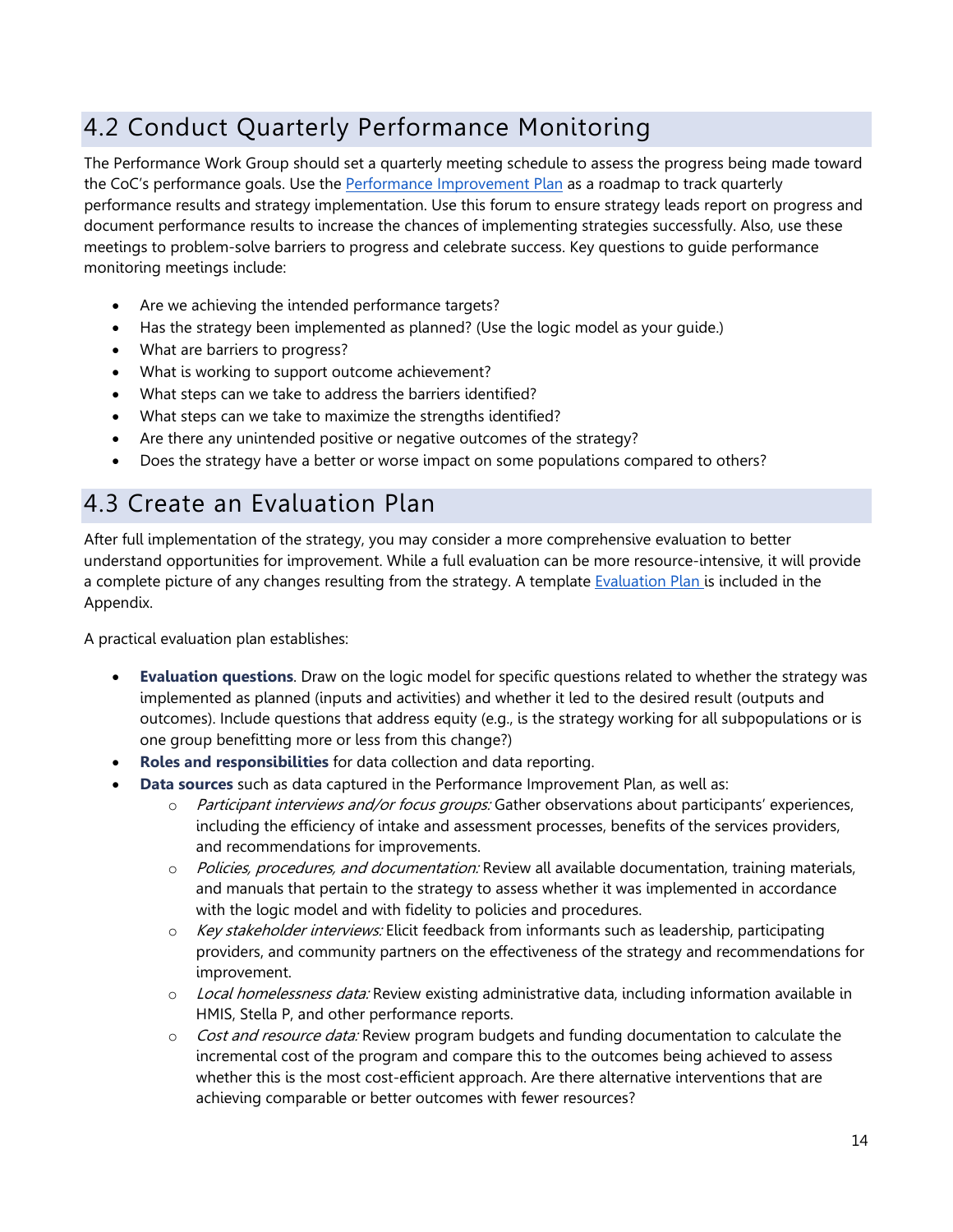Consistent monitoring and evaluation will help determine if your strategy has been successful, identify components of your improvement plan that may apply to other areas of your system, and highlight future areas on which to focus the performance analysis and improvement process. Consider potential evaluation partners, including existing committees, workgroups, local evaluators, or universities, to determine the best evaluation approach.

#### **Tips for Evaluating Strategies**

As you progress through your strategy implementation, consider the following to evaluate your efforts:

- **Leverage the logic model.** It maps assumptions about the elements that must be in place to achieve the desired change (outputs and outcomes). During quarterly performance monitoring meetings, come back to this original plan to ensure implementation is on track. Adjust the logic model as you continue to learn about critical success factors through reflecting on experiences and outcome.
- If the strategy is not achieving the intended results, look for root causes. This does not necessarily mean the design is incorrect. Look for the root cause of these challenges and resolve them. Common causes include insufficient training, lack of appropriate supervision, or lack of staff capacity. There are additional tips and resources for conducting root cause analyses available.
- If the strategy is achieving the intended results, consider ramping up. For example, if the strategy targeted a specific population, brainstorm with the Performance Work Group other populations that may benefit from this strategy. Consider formalizing your improvement process into CoC policy.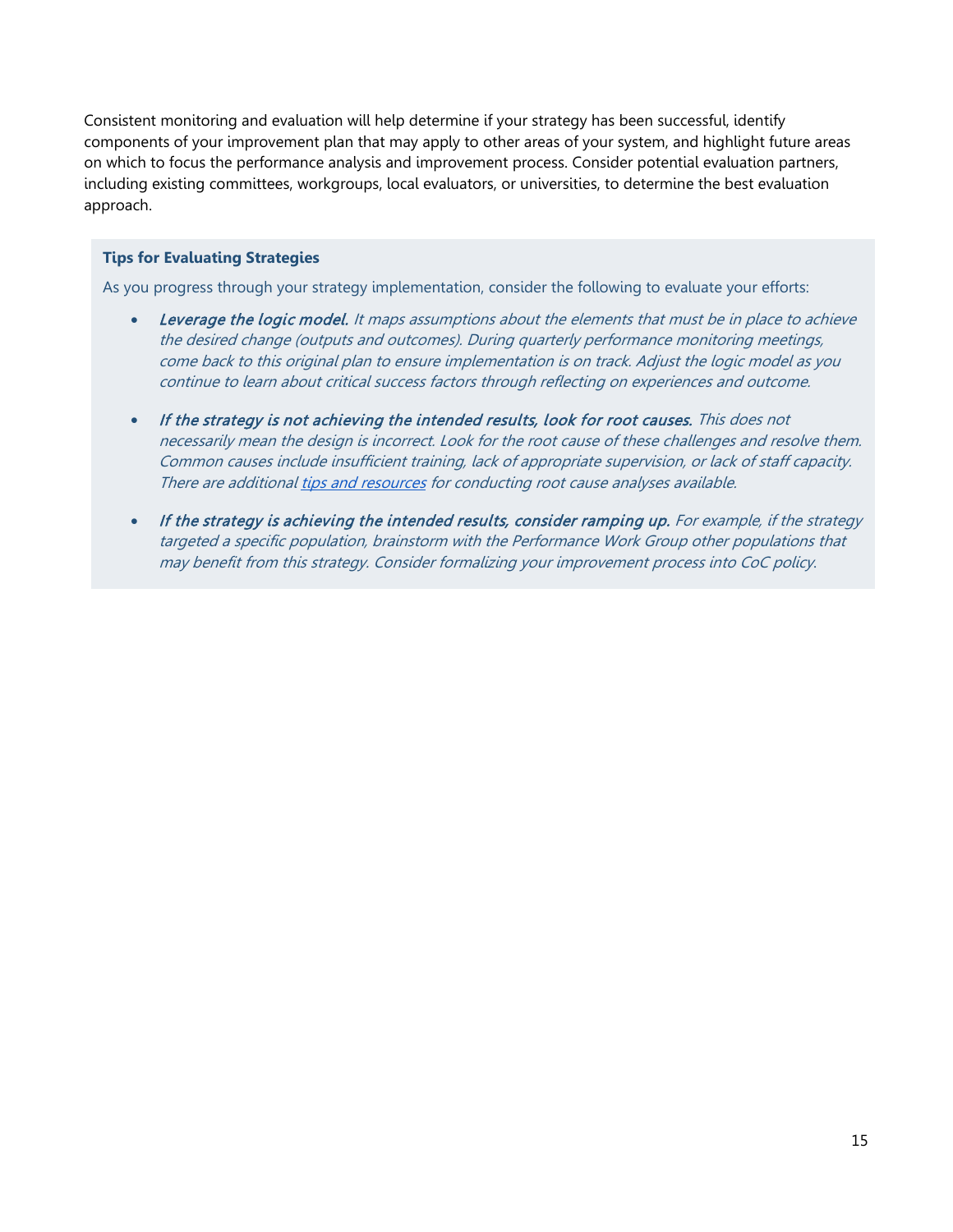# Case Study

## *The Performance Analysis & Improvement Process in Action*

This section presents a case study of how Anytown CoC implemented the Performance Analysis and Improvement Process. Blank copies of the tools presented here are included in the Appendix.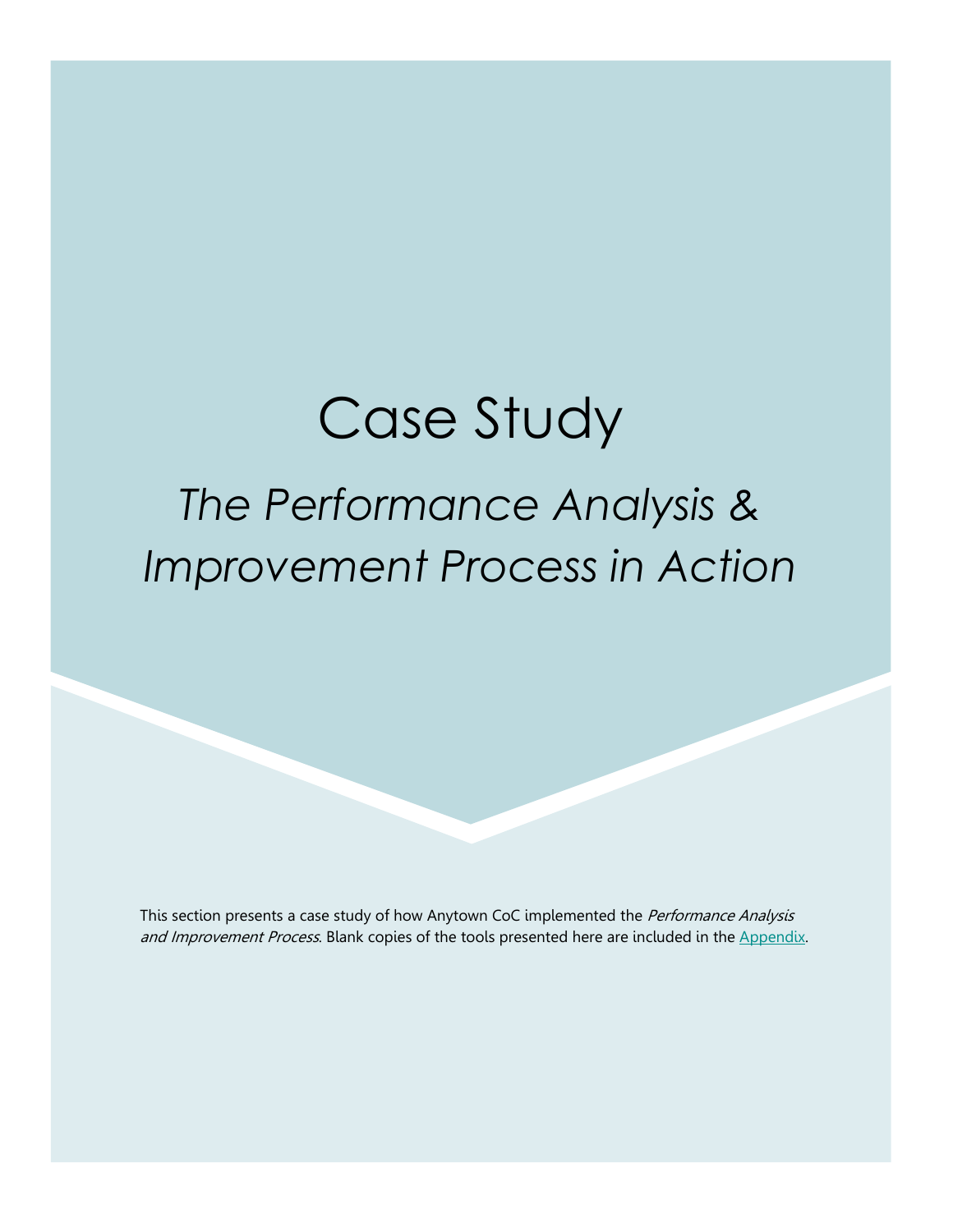# Step 1: Analyze System Performance

To analyze system performance, Anytown CoC's Performance Work Group started by looking at Stella P data, as it allows them to view performance measures by service pathway, household type, and subpopulation. They began by uploading their Longitudinal Systems Analysis (LSA) report into Stella P.

#### **Step 1: Checklist**

- Analyze system performance using Stella P
- Note your observations
- Prioritize improvement areas

Note: See HUD's Preparing LSA Files for Stella P for instructions on preparing LSA uploads to be viewed in Stella P. You can also begin by reviewing the Stella P Quick Start Guide and the Stella Performance Overview Videos on the HUD Stella P resource page.

#### **Navigating Stella P**

- Data on primary system performance measures can be found in the top menu of the module.
- After navigating to a system performance measure, you can view more detailed data in the sub-menu by selecting "pathway" or "population type."
- In each screen, you can click on the lightbulb icon near the top right side to view system insights about data quality and performance impact scores.

## 5.1 Analyze System Performance Using Stella P

Anytown used the tables below to record system performance data in Stella P for different household types and population groups of interest. This anchored their analysis by focusing on components of the system that align with local priorities for preventing and ending homelessness.

| <b>Household Type or</b><br><b>Population Group</b> | Number of<br><b>Households</b><br>with Days<br><b>Homeless</b> | <b>Average Days</b><br><b>Homeless</b> | <b>Percent Exits to</b><br><b>Permanent</b> | <b>Percent Exits to</b><br><b>Unknown</b> | <b>Percent</b><br><b>Returning</b><br><b>Within First Six</b><br><b>Months</b> |
|-----------------------------------------------------|----------------------------------------------------------------|----------------------------------------|---------------------------------------------|-------------------------------------------|--------------------------------------------------------------------------------|
| <b>All Households</b>                               | 3,918                                                          | <i>108</i>                             | 25%                                         | 57%                                       | 23%                                                                            |
| <b>Adult Only (AO)</b>                              | 3,282                                                          | 115                                    | 21%                                         | 62%                                       | 25%                                                                            |
| <b>AO Veteran</b>                                   | 392                                                            | 93                                     | 59%                                         | 26%                                       | 14%                                                                            |
| <b>Adult and Child (AC)</b>                         | 463                                                            | 98                                     | 34%                                         | 51%                                       | 8%                                                                             |
| <b>AC Parenting 18-24</b><br><b>Years Old</b>       | 73                                                             | <i>108</i>                             | 40%                                         | 52%                                       | 13%                                                                            |

#### **Table 4: Recording Stella P System Performance Results**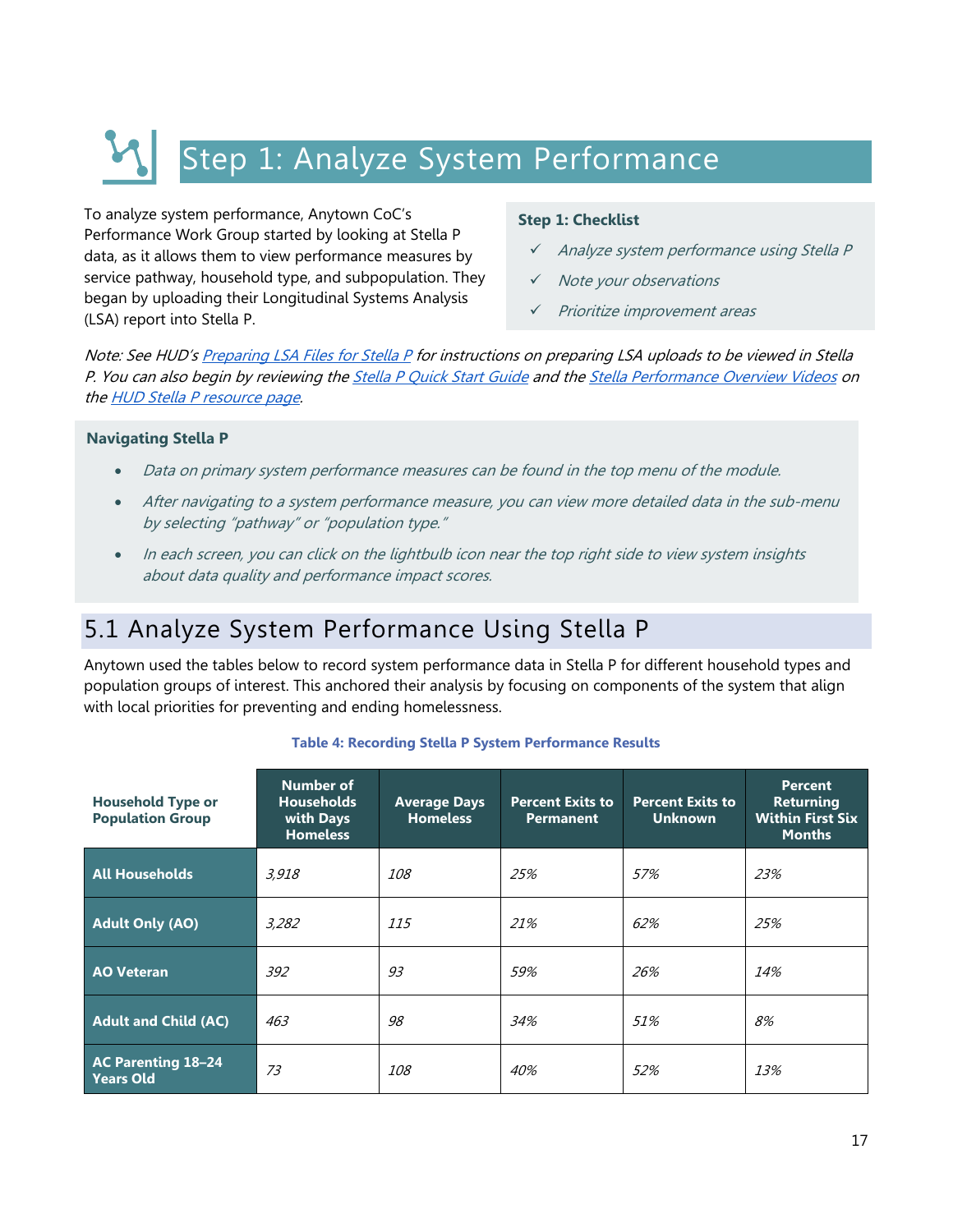In addition to data on household types and population groups, Stella P provides pathway performance insights. Considering both the performance of the pathway and the number of households that used the pathway, insights help Stella P users focus on which pathways will have the greatest impact on improving system performance. Performance insights use "impact scores" to represent how much that pathway is contributing to overall performance on that measure for the whole system. For more information about Stella P insights, see the Stella P Insights and Action Steps Guides.

| <b>Household Type</b><br><b>Days Homeless by Pathway</b> |                                                      | <b>Exits by Pathway</b> | <b>Returns by Pathway</b>  |  |
|----------------------------------------------------------|------------------------------------------------------|-------------------------|----------------------------|--|
| Adult-Only (AO)                                          | ES/SH-only pathway                                   | ES/SH-only pathway      | ES/SH-only pathway         |  |
| <b>AO Veteran</b>                                        | ES/SH + Transitional Housing<br>$(TH)$ + RRH pathway | ES/SH-only pathway      | $ES/SH + TH + RRH$ pathway |  |
| <b>Adult and Child (AC)</b>                              | ES/SH + RRH                                          | ES/SH-only pathway      | ES/SH-only pathway         |  |

**Table 5: Pathways with the Greatest Negative Impact on Overall Performance for Each Measure** 

### 5.2 Prioritize Improvement Areas

The Anytown CoC Performance Work Group met to consider the results and prioritize components of the system that need to be improved immediately. Considering the prioritization framework described in the performance toolkit, the CoC looked at the following:

- **CoC Priorities:** [Which areas align with local priorities and strategic plans to end homelessness?] Anytown's Work Group is charged with improving family system outcomes. There have been significant increases in this population in recent years, particularly among parenting 18 to 24-year-olds. A local foundation has expressed interest in funding programs specifically to serve this population.
- **CoC Performance Targets:** [Are we achieving our performance goals? If not, where are the problem areas?J The Work Group notes that while exits to permanent destinations and returns to homelessness have improved among AC households in recent years, average days homeless are increasing and the CoC is far from their goal of 45 days or fewer.
- **Impact:** [Which system components have the greatest negative impact on overall system performance?] For AC households, the ES/SH + RRH pathway seems to be driving poor performance on the number of days homeless and the ES/SH-only pathway has the biggest negative impact on exit and returns outcomes.

Based on these findings, Anytown identified the following priority areas of focus:

| <b>Priority Area 1:</b> | Reduce days homeless for AC households, beginning with the $ES/SH + RRH$ pathway       |
|-------------------------|----------------------------------------------------------------------------------------|
| <b>Priority Area 2:</b> | Improve outcomes for parenting 18 to 24-year-old households (days, exits, and returns) |
| <b>Priority Area 3:</b> | Reduce unknown exits for all populations                                               |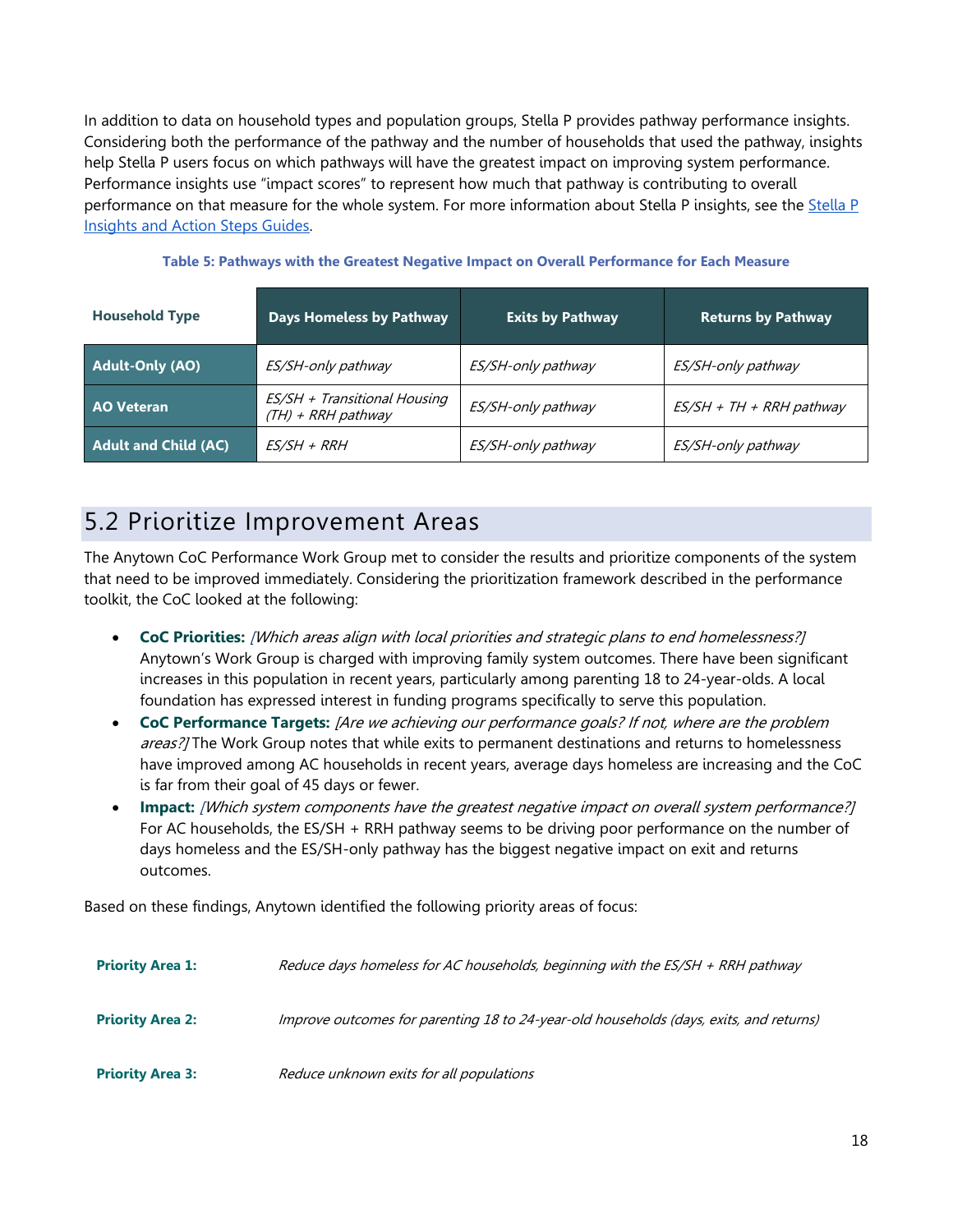# Step 2: Identify Contributing Factors

Anytown's performance analysis led to some additional questions. They needed more information to interpret the performance results. The following analysis plan guided the process of digging deep into local quantitative data sources and gathering more evidence to pinpoint what specifically was influencing family system outcomes.

#### **Step 2: Checklist**

- $\checkmark$  Dig deeper into quantitative data
- $\checkmark$  Gather more evidence to interpret the results
- Understand the project-level, system-level, and external factors contributing to system performance

## 6.1 Create Analysis Plan

#### **Table 6: Anytown's Analysis Plan**

|                                                                                                                                      | <b>Sample Analysis Questions</b>                                                                                                                                                                                                                                                                                                                                                 | <b>Possible Data Sources</b>                                                                                                           | <b>Lead</b>          |
|--------------------------------------------------------------------------------------------------------------------------------------|----------------------------------------------------------------------------------------------------------------------------------------------------------------------------------------------------------------------------------------------------------------------------------------------------------------------------------------------------------------------------------|----------------------------------------------------------------------------------------------------------------------------------------|----------------------|
| <b>Priority 1</b><br><b>Reduce days</b><br>homeless for<br>AC households,<br>beginning with<br>the $ES/SH +$<br><b>RRH</b> pathway   | What can we learn by looking at the<br>performance of all ES projects and all<br>RRH projects? Where are outcome<br>disparities?<br>Why are certain projects performing<br>better or worse?<br>What are the characteristics of families<br>with the longest shelter stays?<br>What are the barriers to rapid exit?<br>Why is the length of stay increasing<br>for AC households? | HMIS ad hoc report and<br>CE assessment data<br>Project policies and<br>procedures<br>Caseworker and project<br>participant interviews | Evangelina<br>Pareja |
| <b>Priority 2</b><br><b>Improve</b><br>outcomes for<br>parenting 18 to<br>24-year-old<br>households<br>(days, exits,<br>and returns) | What is the prior living situation of<br>$\bullet$<br>these households?<br>Are there any common characteristics<br>among this group or characteristics<br>that correlate with poorer outcomes?<br>What are the needs of this group and<br>$\bullet$<br>are those needs being met effectively?<br>Are there any unique housing barriers<br>experienced by this group?             | HMIS ad hoc report<br>Caseworker interviews<br>Program participant<br>interviews<br>CE data                                            | <b>Bob Smith</b>     |
| <b>Priority 3</b><br>Reduce<br>unknown exits<br>for all<br>populations                                                               | Why is there so much unknown or<br>missing data?<br>Which projects have the worse data<br>quality?<br>What are strategies for improvement?                                                                                                                                                                                                                                       | Data quality report<br>Caseworker and HMIS<br>manager interviews<br>Project policies and<br>procedures                                 | Damarko<br>Wallace   |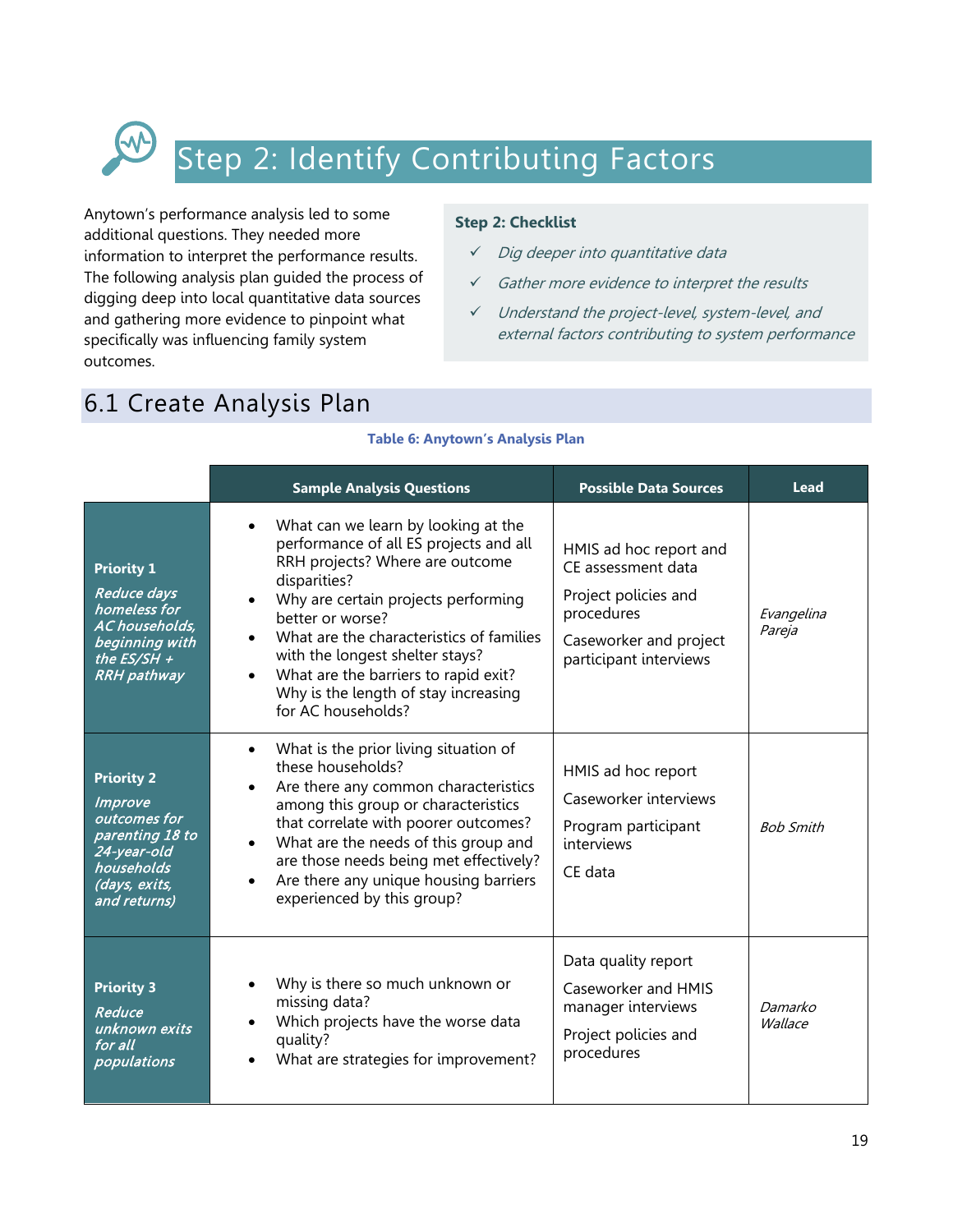#### **Key Findings**

- Landlords are less willing to rent to younger families, partially because they have limited credit histories.
- Fewer housing options are available for larger families.
- Two shelters require adults in families to participate in a workforce development program if they stay longer than two weeks.
- Two Rapid Rehousing providers require adults to demonstrate that they have steady income for 90 days prior to being assigned a housing locator.
- Two large shelters are not routinely exiting clients and, due to staff turnover, no current caseworkers have received any HMIS training.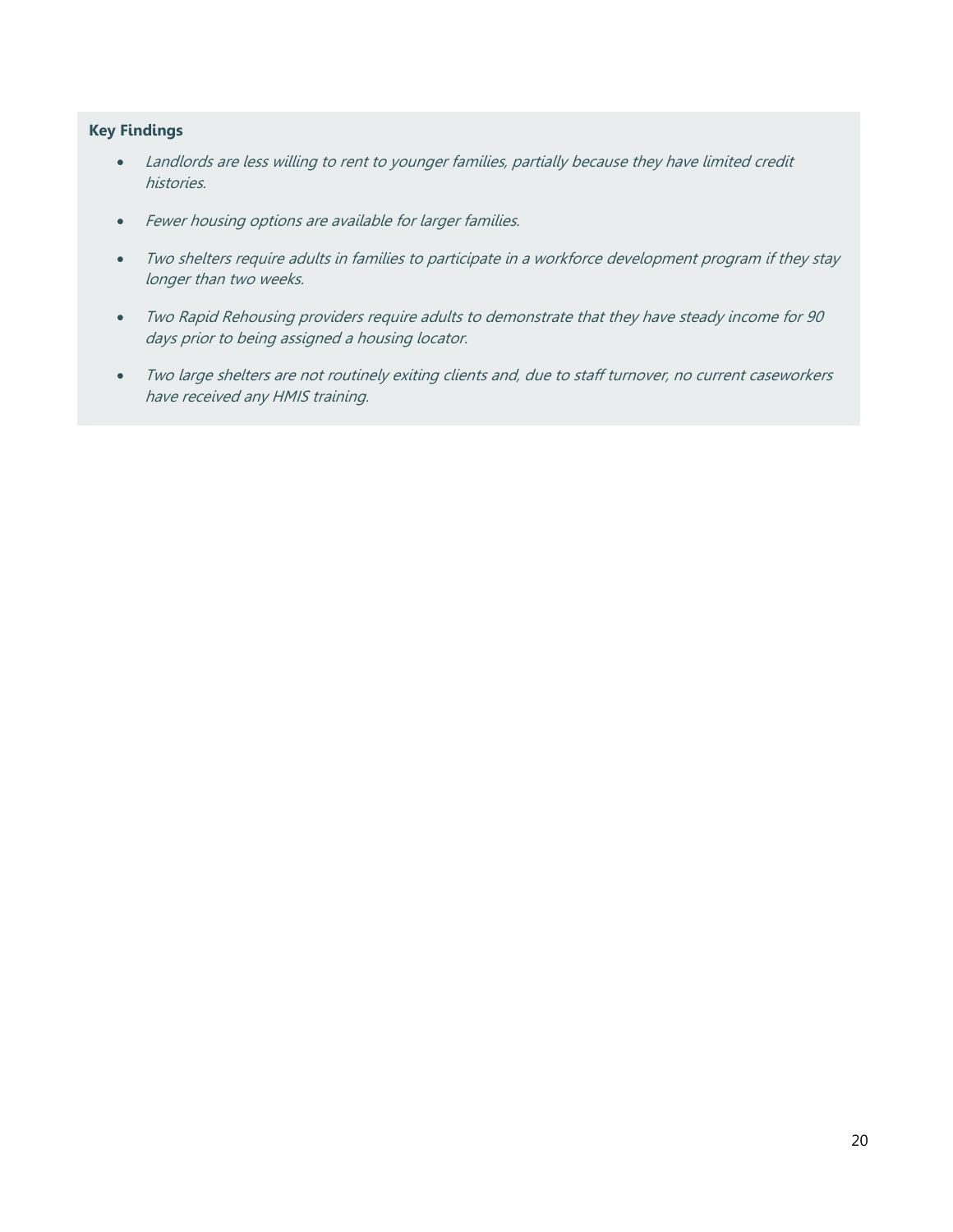# Step 3: Design Improvement Strategies

After Anytown CoC analyzed data and identified factors contributing to performance results, their next step was to design and implement improvement strategies.

This process began with brainstorming strategies that could address each of the contributing factors identified in Step 2. They organized contributing factors and strategies at the system level (e.g., system-wide policies/practices, resource gaps), project level

#### **Step 3: Checklist**

- Brainstorm improvement strategies
- Prioritize high-impact strategies
- Design your logic model
- Map conditions for success

(e.g., policies and practices), and external level (e.g., high-cost rental market).

#### **Table 7: Anytown's Draft Improvement Strategies**

|                      | <b>Contributing Factors</b>                                     | <b>Improvement Strategies</b>                 |
|----------------------|-----------------------------------------------------------------|-----------------------------------------------|
| System-Level         | Insufficient RRH units                                          | State advocacy for additional funding         |
| <b>Project-Level</b> | ES and RRH policies that require extended service<br>engagement | Training on best practices                    |
| <b>External</b>      | Tight rental market, especially for families                    | Landlord engagement and proactive<br>outreach |

## 7.1 Prioritize High-Impact Strategies

After coming up with a long list of strategies for each priority area, the Performance Work Group leveraged the below framework to help prioritize which strategies to pursue based on impact, feasibility, and influence. They discussed whether the strategies they brainstormed met each of these conditions and used this information to determine which strategies to tackle first.

#### **Table 8: Anytown's Strategy Prioritization Framework**

| <b>Strategies of</b><br><b>Interest</b>                       | <b>Strategy would</b><br>impact large %<br>of HH or a<br>priority<br>population | This solution<br>is cost-<br>effective | CoC could<br>mobilize this<br>change and<br>likely<br>succeed | <b>Homelessness</b><br>sector is well-<br>placed to<br>lead this<br>strategy | <b>Strategy is</b><br>backed by<br>research or<br>other data/<br>evidence | <b>Environment</b><br>is conducive<br>to this<br>change |
|---------------------------------------------------------------|---------------------------------------------------------------------------------|----------------------------------------|---------------------------------------------------------------|------------------------------------------------------------------------------|---------------------------------------------------------------------------|---------------------------------------------------------|
| <b>State advocacy</b><br>for additional<br><b>RRH</b> funding | Χ                                                                               | X                                      |                                                               | Χ                                                                            | X                                                                         |                                                         |
| <b>Training on best</b><br>practices                          |                                                                                 | X                                      |                                                               | X                                                                            | X                                                                         |                                                         |
| <b>Landlord</b><br>engagement<br>and proactive<br>outreach    | X                                                                               | X                                      | X                                                             | X                                                                            | X                                                                         | X                                                       |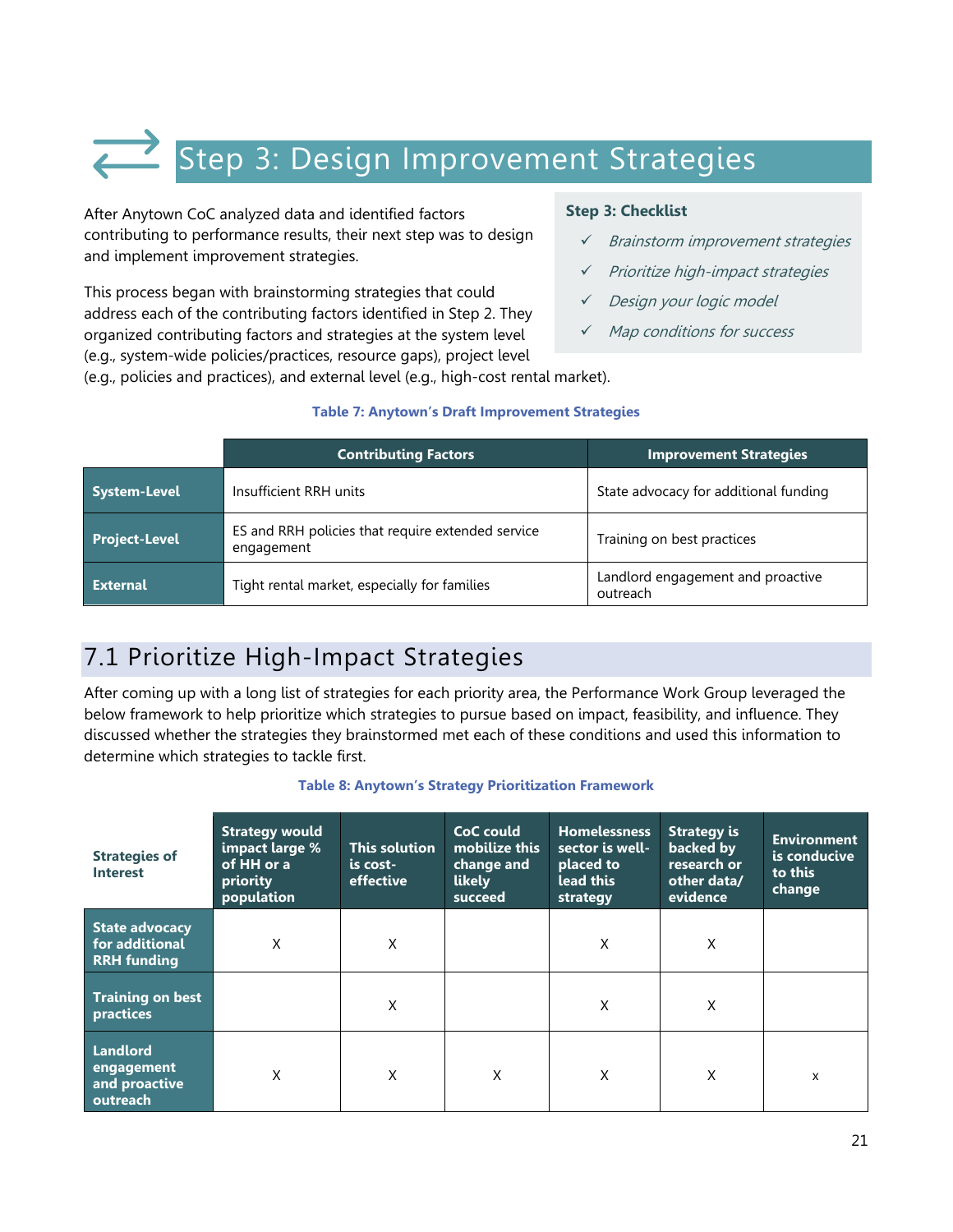## 7.2 Design the Logic Model

Anytown designed a logic model for each of the primary strategies that were chosen in the previous step. For example, they decided to pursue a strategy to recruit and better engage new landlords to acquire more available housing units for family households and, in turn, reduce the time it takes for families to move into RRH. When designing their logic model, Anytown mapped core elements of the strategy (inputs and activities) and intended results (outputs and outcomes). They also identified conditions that must be in place at the community, system, and project level for this strategy to be successful as a way to focus efforts in the places that matter.

#### **Table 9: Anytown's Logic Model**

| <b>Strategy:</b> Landlord recruitment and engagement<br>Purpose: Create more housing options with local landlords and reduce the length of time AC households are in emergency<br>shelter prior to moving into RRH. |                                                         |                                                          |                                        |                  |                                                                                                 |  |  |
|---------------------------------------------------------------------------------------------------------------------------------------------------------------------------------------------------------------------|---------------------------------------------------------|----------------------------------------------------------|----------------------------------------|------------------|-------------------------------------------------------------------------------------------------|--|--|
| <b>INPUT</b><br>Resources needed to                                                                                                                                                                                 |                                                         | <b>ACTIVITIES</b><br>Services needed to                  | <b>OUTPUTS</b>                         |                  | <b>OUTCOMES</b><br>Client-level targets for                                                     |  |  |
| accomplish goal                                                                                                                                                                                                     |                                                         | accomplish goal                                          | How to measure activities<br>performed |                  | activities performed                                                                            |  |  |
| Informational materials<br>Staff to engage landlords                                                                                                                                                                | Mailings to local landlords<br>Landlord marketing event |                                                          | # of new landlords recruited           |                  | Reduce average days<br>homeless in emergency<br>shelter prior to move-in<br>among AC households |  |  |
|                                                                                                                                                                                                                     |                                                         |                                                          | <b>CONDITIONS FOR SUCCESS</b>          |                  |                                                                                                 |  |  |
| <b>External</b>                                                                                                                                                                                                     |                                                         |                                                          | <b>System Level</b>                    |                  | <b>Project Level</b>                                                                            |  |  |
| Enough housing units; support from<br>landlords-willingness to rent                                                                                                                                                 |                                                         | Enough RRH slots for families;<br>progressive engagement |                                        | referring to RRH | Projects appropriately screening and                                                            |  |  |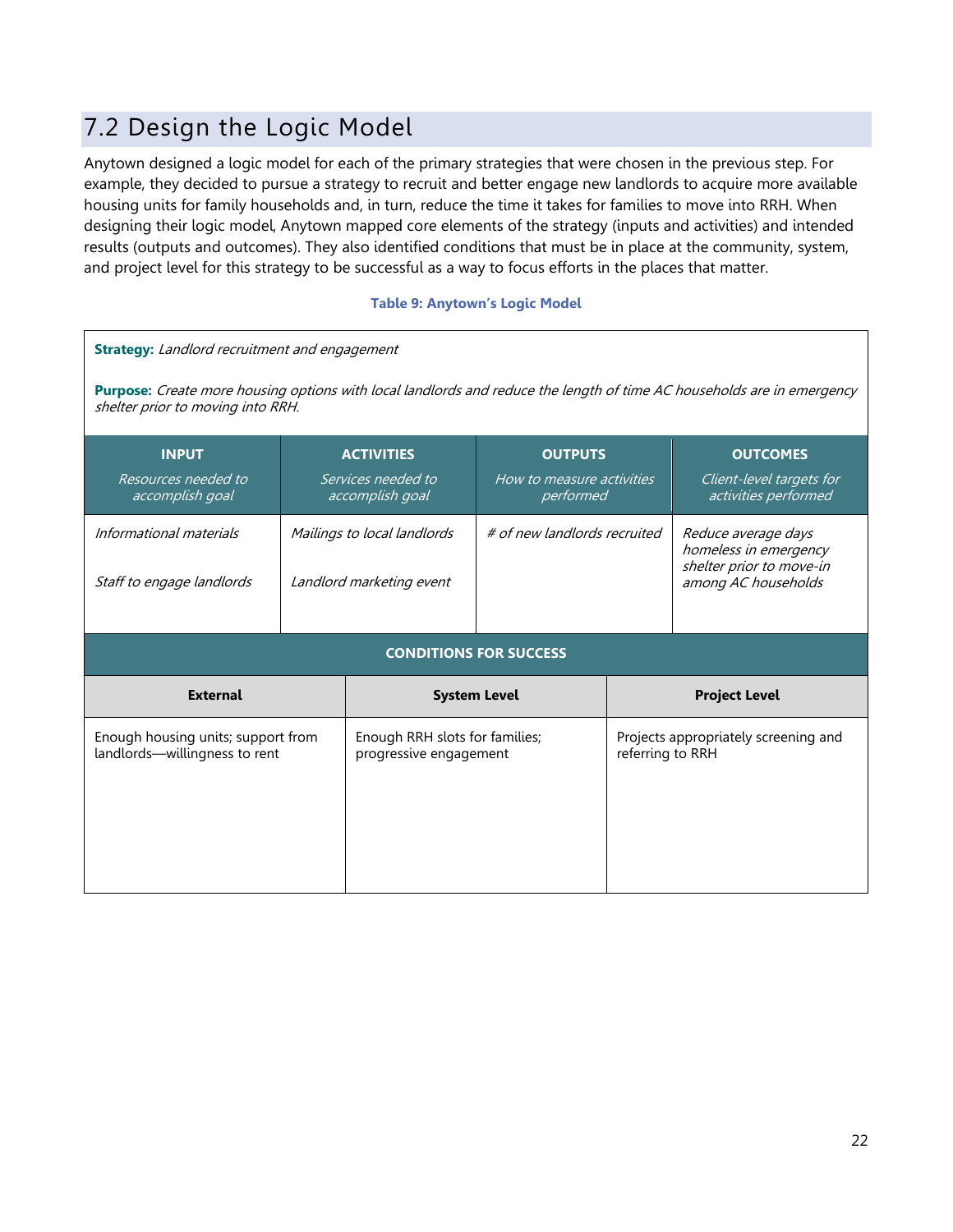# Step 4: Monitoring & Evaluating Strategies

To understand the impact of their improvement strategy, Anytown CoC also developed monitoring and evaluation plans. Based on their logic model, Anytown's performance monitoring plan will help track progress toward their stated goals. The evaluation plan will help establish the accountability and effectiveness of Anytown's strategies. Communities should continue to review strategies to ensure accountability, transparency, and commitment to promoting equity. Consider expanding strategies to address

#### **Step 4: Checklist**

- Design your Performance Improvement Plan
- Quarterly data monitoring
- Create an evaluation plan

policies and practices that further perpetuate inequities for historically marginalized and other target populations.

The evaluation plan will help establish accountability and effectiveness to engage with stakeholders and crosssector partners and people with lived experience to monitor and evaluate strategies for promoting race equity through policy, data, and implementation.

Anytown considered the following questions as they evaluated their strategy:

- What is the desired impact of this change?
- Who is benefitting from this change?
- Are there any unintended consequences of this change?

### 8.1 Design Performance Improvement Plan

The Anytown Performance Work Group meets quarterly to discuss performance issues and developed the below Performance Improvement Plan to track progress and outcomes on the strategies identified.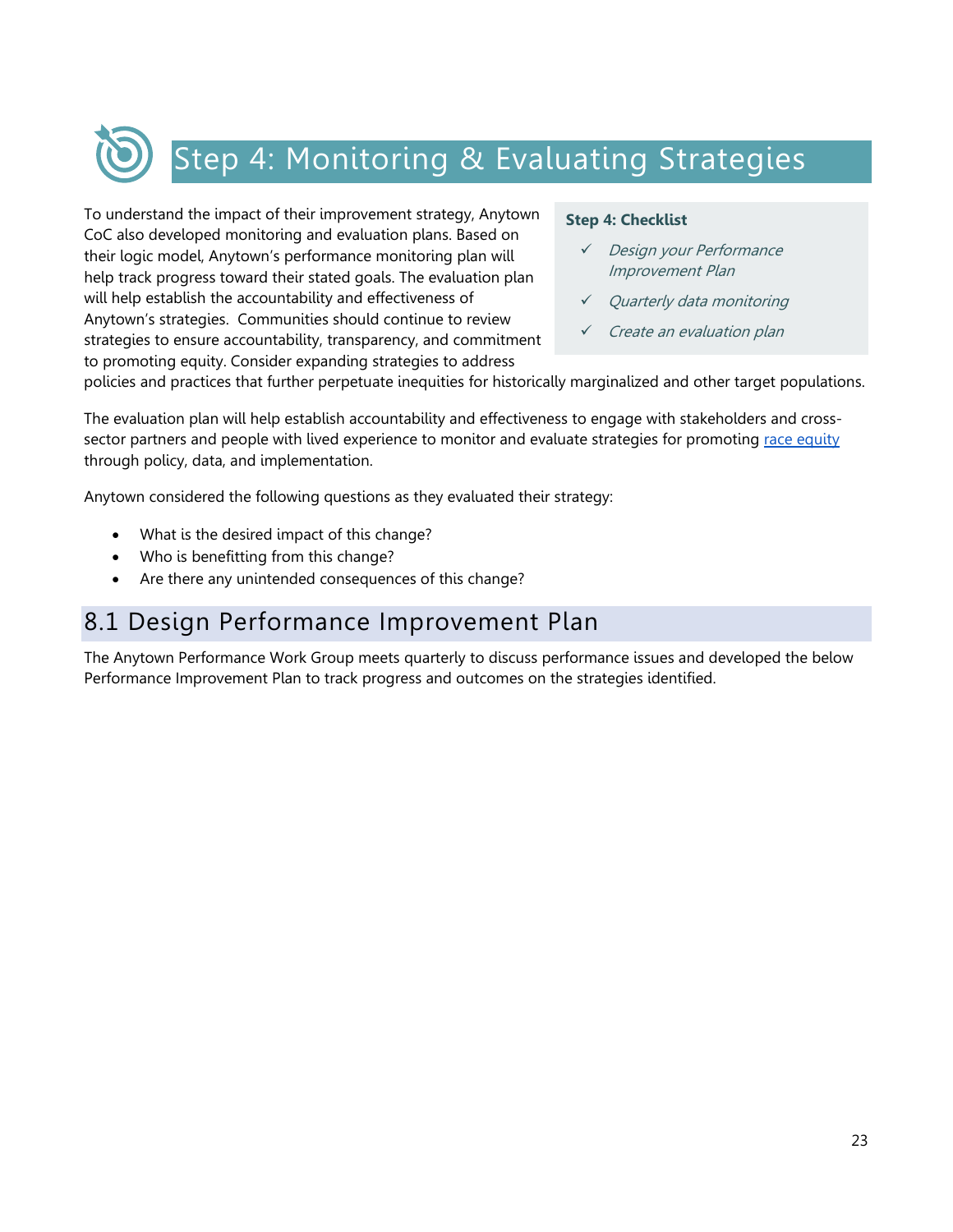### Performance Improvement Plan Template

#### **Performance Improvement Goal:**

Shorten the length of time AC households are in emergency shelter (ES) to an average of 45 days or fewer by July 2022.

| <b>Impact Measures</b><br><b>Baseline Performance [and Calculation]</b>                                                                                                                                                                                                                                                                                                                                                                                 |               |                       |                                                                                                    |                                                                                          |                                                    |                     |              |
|---------------------------------------------------------------------------------------------------------------------------------------------------------------------------------------------------------------------------------------------------------------------------------------------------------------------------------------------------------------------------------------------------------------------------------------------------------|---------------|-----------------------|----------------------------------------------------------------------------------------------------|------------------------------------------------------------------------------------------|----------------------------------------------------|---------------------|--------------|
| Exits to permanent destinations<br>21% [Number of AC households exiting to a permanent destination from ES divided by all AC<br>1.<br>1.<br>household exits from ES.]<br>Days homeless<br>2.<br>110 Days [Average # of days homeless for AC households in ES prior to move-in.]<br>2.<br>Returns to homelessness<br>3.<br>15% [Number of AC households who return to the homeless system within six months divided by all AC<br>3.<br>household exits.] |               |                       |                                                                                                    |                                                                                          |                                                    |                     |              |
| <b>Performance Targets</b>                                                                                                                                                                                                                                                                                                                                                                                                                              |               |                       |                                                                                                    |                                                                                          |                                                    |                     |              |
| Quarter 1<br>Quarter 2                                                                                                                                                                                                                                                                                                                                                                                                                                  |               |                       | Quarter 3                                                                                          | Quarter 4                                                                                |                                                    |                     |              |
| <b>Reporting Period</b>                                                                                                                                                                                                                                                                                                                                                                                                                                 | July-Sept     |                       | Oct-Dec                                                                                            | Jan 1-March                                                                              | April-June                                         |                     |              |
| Measure 1 (Exits<br>to PH)                                                                                                                                                                                                                                                                                                                                                                                                                              | Target/Actual | 25%; TBD              |                                                                                                    | 30%: TBD                                                                                 | 35%: TBD                                           | <i>50%: TDB</i>     |              |
| Measure 2 (Days<br>Homeless)                                                                                                                                                                                                                                                                                                                                                                                                                            | Target/Actual | 105 days; TBD         |                                                                                                    | 90 days; TBD                                                                             | 75 days; TBD                                       |                     | 45 days; TBD |
| Measure 3<br>(Returns)                                                                                                                                                                                                                                                                                                                                                                                                                                  | Target/Actual | <i>15%; TBD</i>       |                                                                                                    | 12%; TBD                                                                                 | 10%; TBD                                           |                     | 7%: TBD      |
| <b>Strategies</b>                                                                                                                                                                                                                                                                                                                                                                                                                                       |               | <b>Resource Needs</b> | <b>Training Needs</b>                                                                              | <b>Lead</b>                                                                              | <b>Timeline</b>                                    |                     |              |
| <b>Strategy</b><br>Implement a new landlord engagement and recruitment<br>strategy                                                                                                                                                                                                                                                                                                                                                                      |               |                       | Seek a community<br>foundation grant for flexible<br>funding for a new housing<br>acquisition team | Real estate association-<br>landlord training for the<br>new housing acquisition<br>team | CoC Ending<br>Family<br>Homelessness<br>Work Group | Due January<br>2021 |              |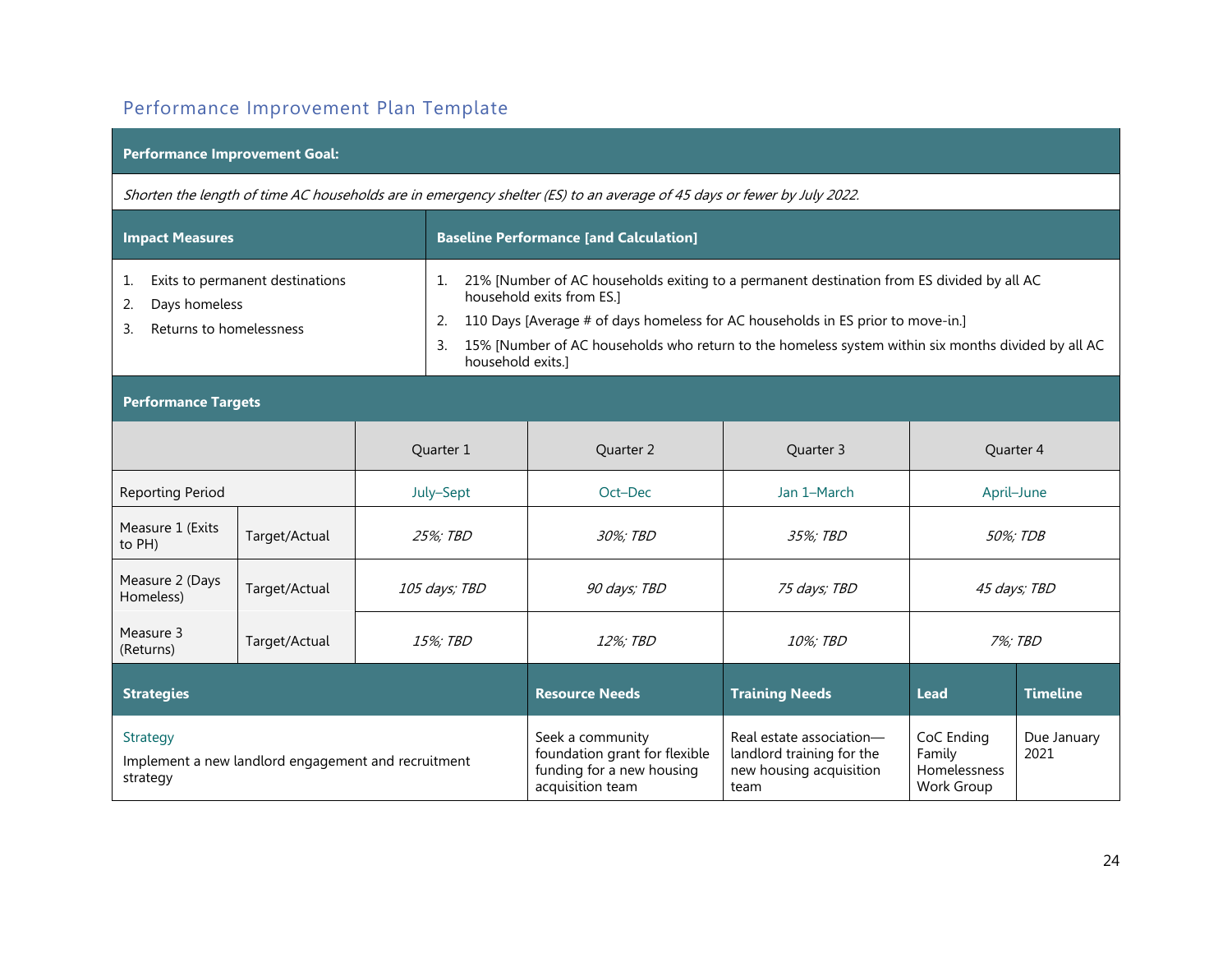## 8.2 Creating an Evaluation Plan

About a year after the strategy was fully implemented, Anytown decided that a more robust evaluation of their landlord engagement strategy was needed in order to fully understand its impact on overall performance changes. Below is the evaluation plan that was created to guide data questions for analysis and data collection.

|                                                                                         | <b>Data Sources</b>             |                                                  |                                                                 |                                         |                                                     |                                                           |  |  |
|-----------------------------------------------------------------------------------------|---------------------------------|--------------------------------------------------|-----------------------------------------------------------------|-----------------------------------------|-----------------------------------------------------|-----------------------------------------------------------|--|--|
| <b>Evaluation question</b>                                                              | Participant<br><b>Interview</b> | Program<br><b>Staff</b><br><b>Focus</b><br>Group | <b>Review of</b><br><b>Policies</b><br>and<br><b>Procedures</b> | HMIS-<br><b>Ad Hoc</b><br><b>Report</b> | Quarterly<br><b>Performance</b><br><b>Reporting</b> | <b>Contract</b><br>&<br><b>Financial</b><br><b>Review</b> |  |  |
| Were the intended outcomes achieved?                                                    |                                 |                                                  |                                                                 |                                         |                                                     |                                                           |  |  |
| % reduction in days homeless for<br>AC households                                       |                                 |                                                  |                                                                 | ✓                                       | $\checkmark$                                        |                                                           |  |  |
| % increase in exits to permanent<br>destinations for AC households?                     |                                 |                                                  |                                                                 | $\checkmark$                            | $\checkmark$                                        |                                                           |  |  |
| Was the strategy implemented as planned?                                                |                                 |                                                  |                                                                 |                                         |                                                     |                                                           |  |  |
| Sufficient number of staff to engage<br>landlords?                                      |                                 | $\checkmark$                                     | $\checkmark$                                                    |                                         |                                                     |                                                           |  |  |
| # of mailings to landlords?                                                             |                                 | $\checkmark$                                     | $\checkmark$                                                    |                                         |                                                     |                                                           |  |  |
| Effective landlord engagement<br>training?                                              |                                 | ✓                                                | $\checkmark$                                                    |                                         |                                                     |                                                           |  |  |
| What are opportunities for improvement?                                                 |                                 |                                                  |                                                                 |                                         |                                                     |                                                           |  |  |
| Barriers to recruiting landlords and<br>acquiring new available units?                  | ✓                               | ✓                                                | ✓                                                               | ✓                                       |                                                     |                                                           |  |  |
| Factors working to achieve effective<br>landlord engagement and housing<br>acquisition? | ✓                               | $\checkmark$                                     | $\checkmark$                                                    | $\checkmark$                            |                                                     |                                                           |  |  |
| Was the strategy cost-effective?                                                        |                                 |                                                  |                                                                 |                                         |                                                     |                                                           |  |  |
| Were outcomes equitable between<br>different racial groups and<br>subpopulations?       |                                 |                                                  |                                                                 | ✓                                       | ✓                                                   |                                                           |  |  |

#### **Table 10: Anytown evaluation plan matrix**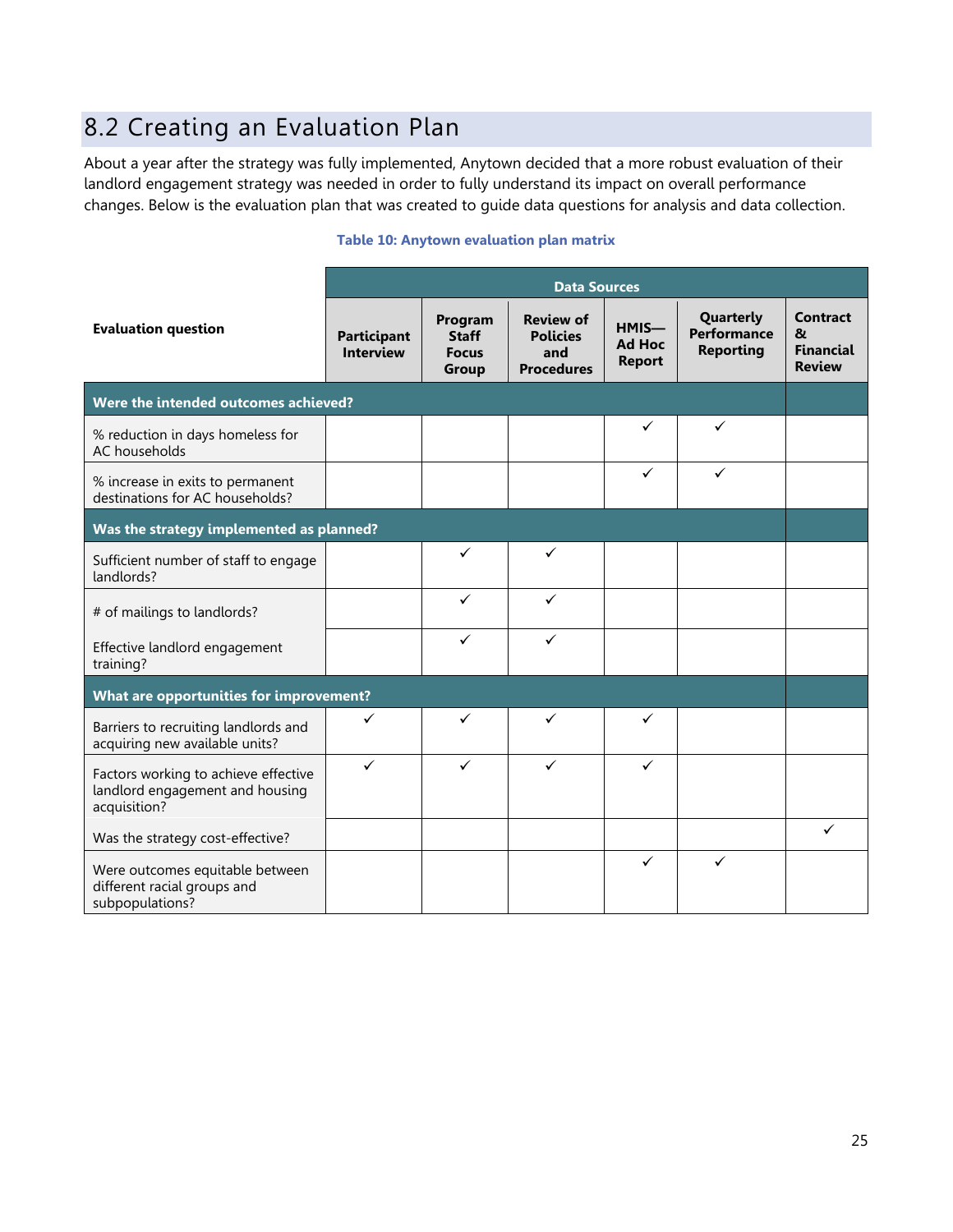# Appendices *Worksheets & Tools*

This section includes blank templates of the tools from the case study. CoCs are encouraged to adapt these materials to fit your specific needs.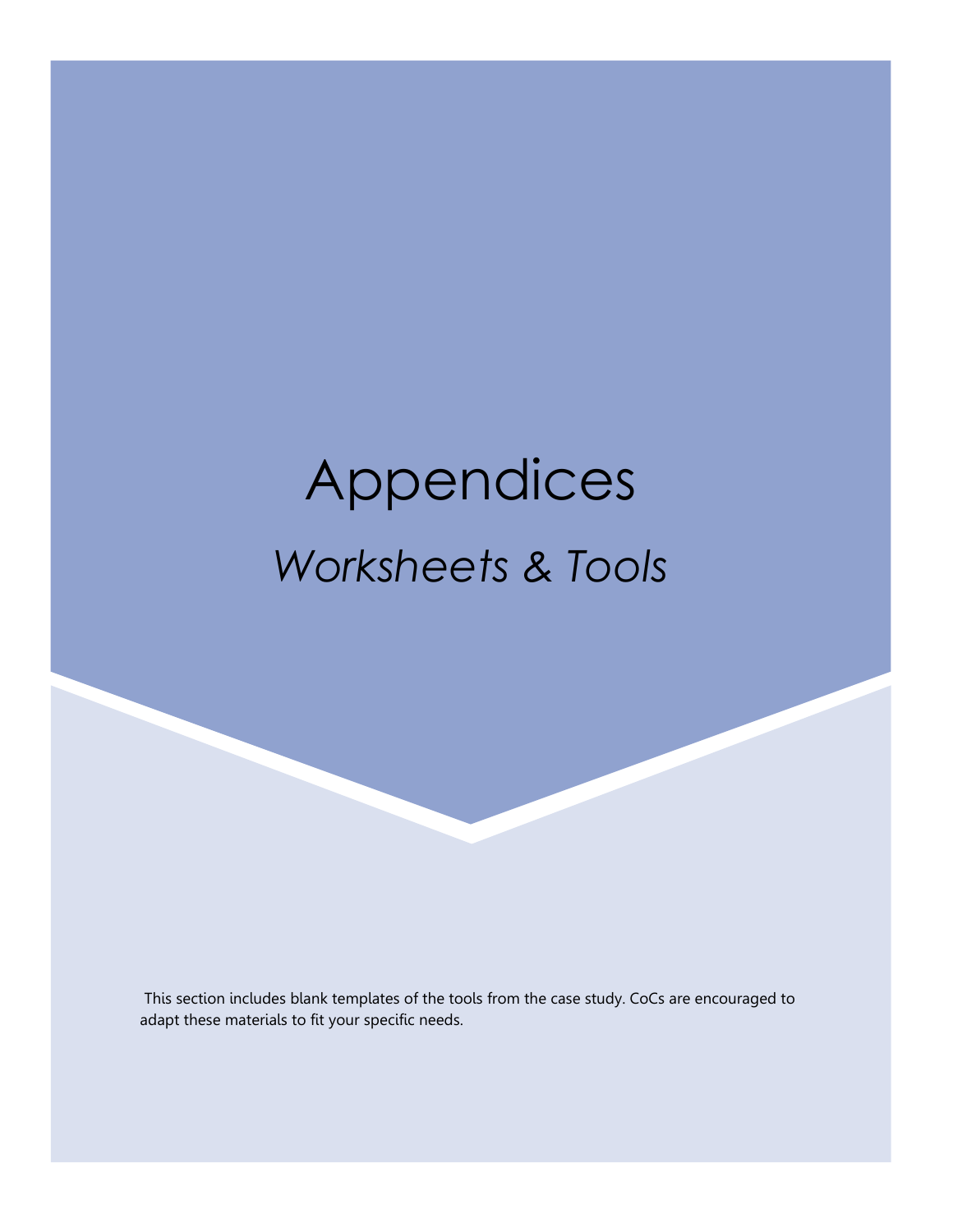## A-1 Analyze System Performance Worksheets

## Recording System Performance Results

| <b>Household Type or</b><br><b>Population Group</b> | <b>Number of</b><br><b>Households</b><br>with Days<br><b>Homeless</b> | <b>Average Days</b><br><b>Homeless</b> | <b>Percent Exits to</b><br><b>Permanent</b> | <b>Percent Exits to</b><br><b>Unknown</b> | <b>Percent</b><br><b>Returning</b><br><b>Within First Six</b><br><b>Months</b> |
|-----------------------------------------------------|-----------------------------------------------------------------------|----------------------------------------|---------------------------------------------|-------------------------------------------|--------------------------------------------------------------------------------|
| <b>All Households</b>                               |                                                                       |                                        |                                             |                                           |                                                                                |
| e.g., Adult Only (AO)                               |                                                                       |                                        |                                             |                                           |                                                                                |
| e.g., AO Veteran                                    |                                                                       |                                        |                                             |                                           |                                                                                |
| Adult and Child (AC)                                |                                                                       |                                        |                                             |                                           |                                                                                |
| e.g., AO 18-24 years old                            |                                                                       |                                        |                                             |                                           |                                                                                |

#### **Pathways with the greatest negative impact on overall performance for each measure**

| <b>Household Type</b>      | <b>Days Homeless Pathway</b> | <b>Exits Pathway</b> | <b>Returns Pathway</b> |
|----------------------------|------------------------------|----------------------|------------------------|
| e.g., Adult Only (AO)      |                              |                      |                        |
| e.g., AO Veteran           |                              |                      |                        |
| e.g., Adult and Child (AC) |                              |                      |                        |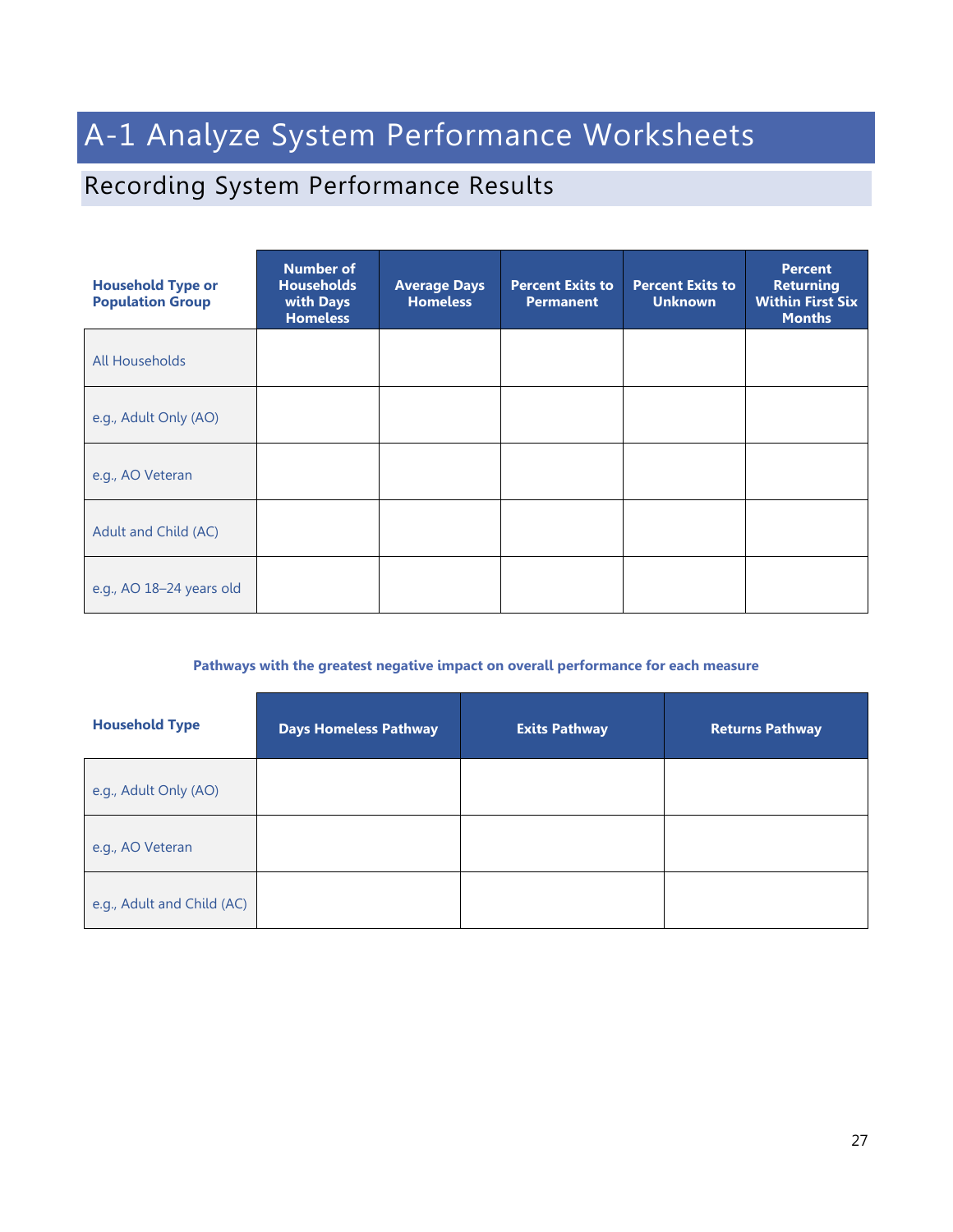## A-2 Identify Factors Contributing to System Performance Results

## Analysis Plan

|                      | <b>Additional Analysis Questions</b> | <b>Possible Data Sources</b> | Lead |
|----------------------|--------------------------------------|------------------------------|------|
| <b>Priority 1</b>    |                                      |                              |      |
| <b>Priority 2</b>    |                                      |                              |      |
| <b>Priority 3</b>    |                                      |                              |      |
| <b>Key Findings:</b> |                                      |                              |      |
|                      |                                      |                              |      |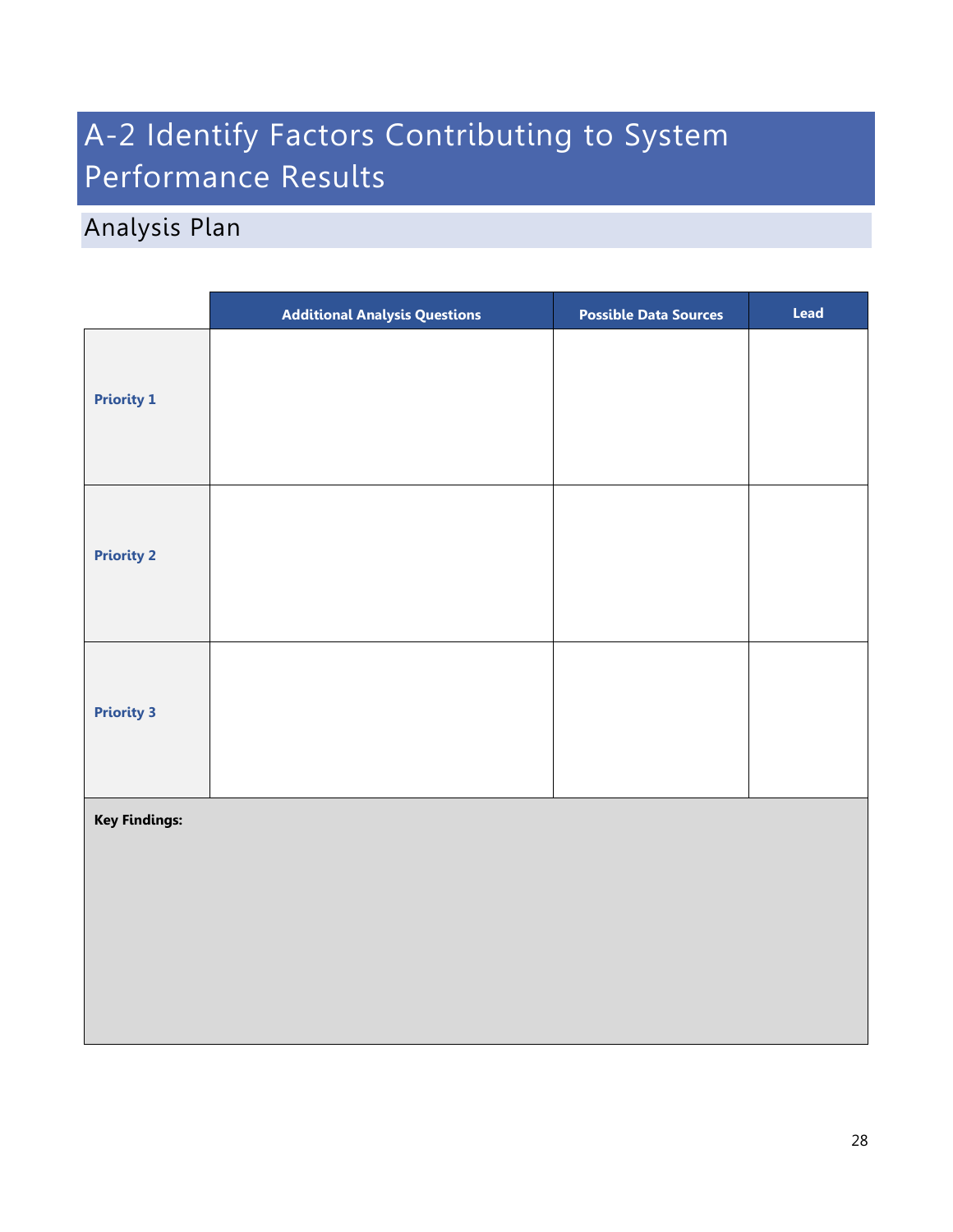## A-3 Design and Implement Improvement Strategies

## Brainstorm Strategies

|                      | <b>Contributing Factors</b> | <b>Improvement Strategies</b> |
|----------------------|-----------------------------|-------------------------------|
| <b>System-Level</b>  |                             |                               |
| <b>Project-Level</b> |                             |                               |
| <b>Environmental</b> |                             |                               |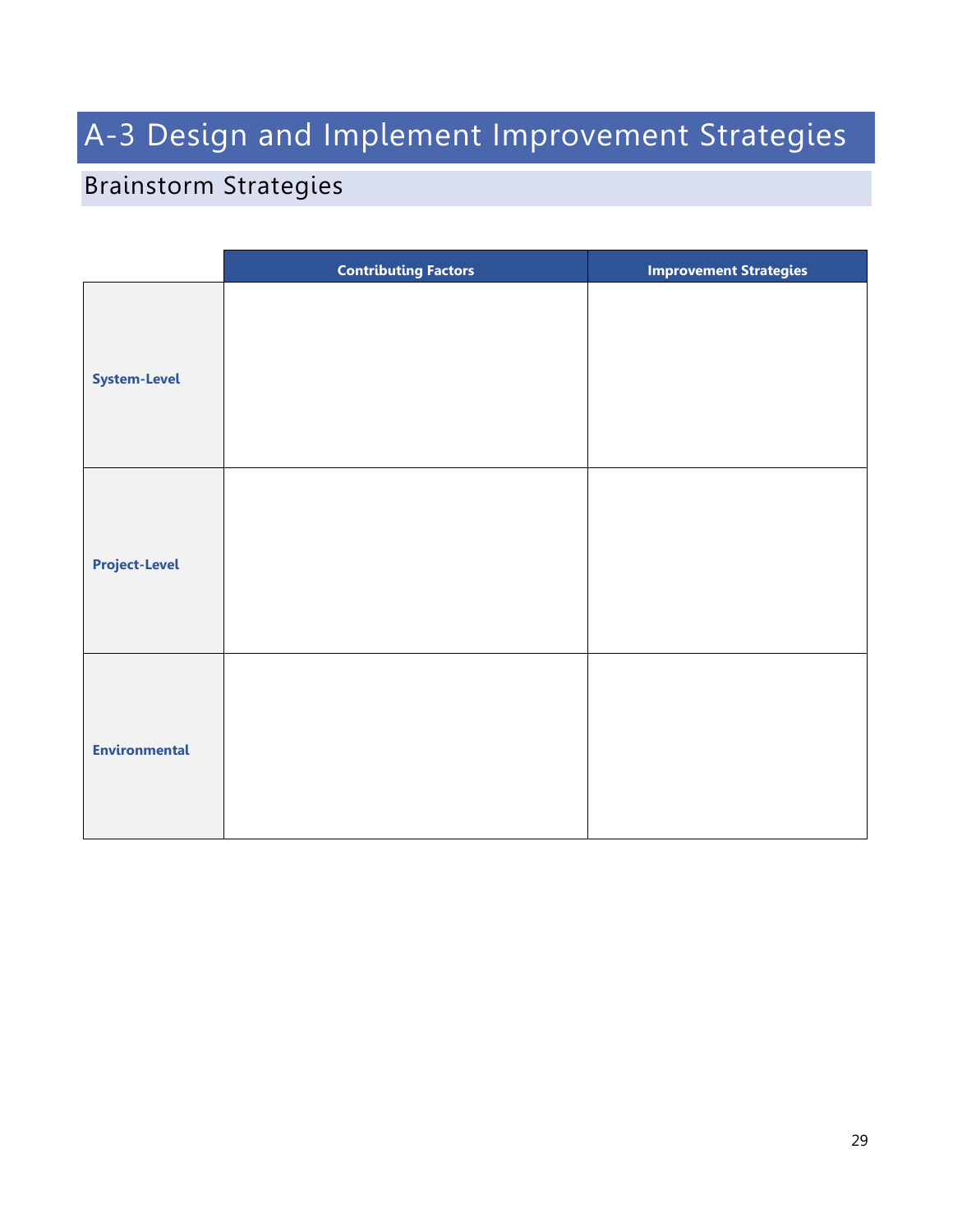## Framework for Prioritizing Strategies

| <b>Strategies of</b><br><b>Interest</b> | <b>Strategy would</b><br>impact a large %<br>of HH or a priority<br>population | <b>This solution</b><br>is cost-<br>effective | <b>CoC</b> could<br>mobilize this<br>change and<br>likely succeed | <b>Homelessness</b><br>sector is well-<br>placed to lead<br>this strategy | <b>Strategy is</b><br>backed by<br>research or<br>other data/<br>evidence | <b>Political</b><br>environment<br>is conducive<br>to this change |
|-----------------------------------------|--------------------------------------------------------------------------------|-----------------------------------------------|-------------------------------------------------------------------|---------------------------------------------------------------------------|---------------------------------------------------------------------------|-------------------------------------------------------------------|
|                                         |                                                                                |                                               |                                                                   |                                                                           |                                                                           |                                                                   |
|                                         |                                                                                |                                               |                                                                   |                                                                           |                                                                           |                                                                   |
|                                         |                                                                                |                                               |                                                                   |                                                                           |                                                                           |                                                                   |

## Logic Model Template

| <b>Strategy:</b>                       |                                       |                                        |                                                  |
|----------------------------------------|---------------------------------------|----------------------------------------|--------------------------------------------------|
| Goal:                                  |                                       |                                        |                                                  |
| <b>INPUT</b>                           | <b>ACTIVITIES</b>                     | <b>OUTPUTS</b>                         | <b>OUTCOMES</b>                                  |
| Resources needed to<br>accomplish goal | Services needed to<br>accomplish goal | How to measure activities<br>performed | Client-level targets for<br>activities performed |
|                                        |                                       |                                        |                                                  |
|                                        |                                       |                                        |                                                  |
|                                        |                                       |                                        |                                                  |
|                                        |                                       | <b>CONDITIONS FOR SUCCESS</b>          |                                                  |
| <b>External</b>                        |                                       | <b>System Level</b>                    | <b>Project Level</b>                             |
|                                        |                                       |                                        |                                                  |
|                                        |                                       |                                        |                                                  |
|                                        |                                       |                                        |                                                  |
|                                        |                                       |                                        |                                                  |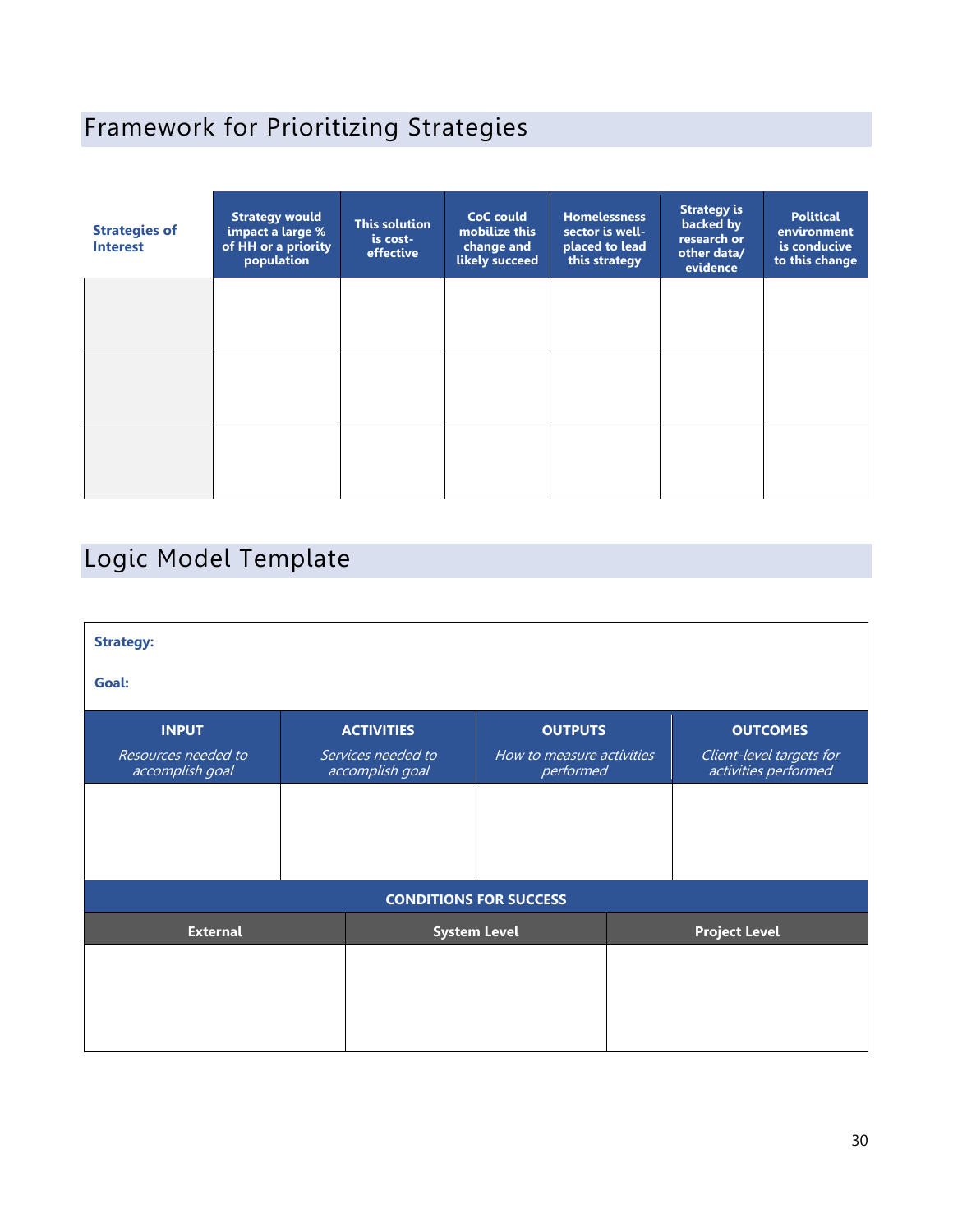## A-4 Monitoring and Evaluating Strategies

## Performance Improvement Plan Template

| Performance Improvement Goal: |                   |  |           |                                         |                       |           |          |  |  |
|-------------------------------|-------------------|--|-----------|-----------------------------------------|-----------------------|-----------|----------|--|--|
|                               |                   |  |           |                                         |                       |           |          |  |  |
| <b>Impact Measures</b>        |                   |  |           | <b>Baseline Performance/Calculation</b> |                       |           |          |  |  |
|                               |                   |  |           |                                         |                       |           |          |  |  |
| Performance Targets           |                   |  |           |                                         |                       |           |          |  |  |
|                               |                   |  | Quarter 1 | Quarter 2                               | Quarter 3             | Quarter 4 |          |  |  |
| <b>Reporting Period</b>       |                   |  |           |                                         |                       |           |          |  |  |
| Measure 1                     | Target/<br>Actual |  |           |                                         |                       |           |          |  |  |
| Measure 2                     | Target/<br>Actual |  |           |                                         |                       |           |          |  |  |
| Measure 3                     | Target/<br>Actual |  |           |                                         |                       |           |          |  |  |
| Strategies                    |                   |  |           | <b>Resource Needs</b>                   | <b>Training Needs</b> | Lead      | Timeline |  |  |
|                               |                   |  |           |                                         |                       |           |          |  |  |
|                               |                   |  |           |                                         |                       |           |          |  |  |
|                               |                   |  |           |                                         |                       |           |          |  |  |
|                               |                   |  |           |                                         |                       |           |          |  |  |